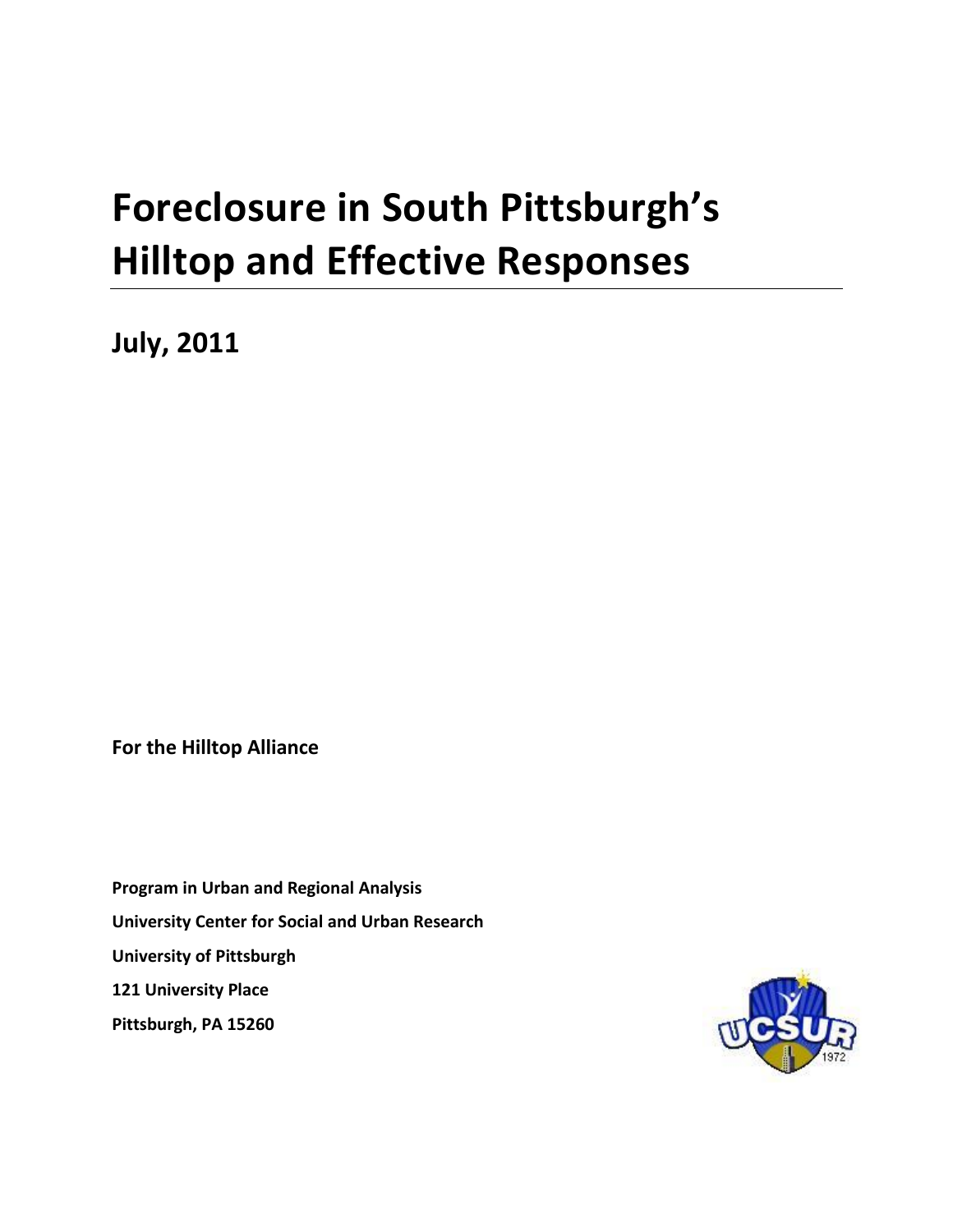# <span id="page-1-0"></span>**Executive Summary**

This report presents a picture of foreclosure activity in South Pittsburgh's Hilltop communities and documents effective practices that can prevent foreclosure and combat foreclosure-related blight. The report was developed for the Hilltop Alliance, a collaborative community organization working to unite neighborhood-based organizations and support their efforts, creating a common vision and voice for the Hilltop, and preserving and building community assets.

#### **Key Findings**

- On average, 1.4 percent of all Hilltop residential properties had a foreclosure filing each year between 2006 and 2010 compared to 1.0 percent of properties in the City of Pittsburgh.
- 69 percent of all properties with a 2010 foreclosure filing in the Hilltop area were purchased after the year 2000. About half all Hilltop properties have been sold since 2000.
- 35 percent of Hilltop properties in foreclosure in 2010 were occupied by a homeowner with an Allegheny County homestead property tax exemption. Because not all eligible homeowners file for their homestead exemption, an expansive definition of homeownership developed using property assessment data suggests that over 80% of 2010 foreclosures affected homeowners.
- Wells Fargo was involved in the largest number of foreclosure filings on Hilltop properties in 2009 and 2010, accounting for 13.4 percent of total filings. Over the same period, 68 percent of all foreclosures were filed by just ten lenders. Only one of these ten lenders was based in Pittsburgh.
- In 2009, about 20 percent of the Hilltop's residential transactions were foreclosure-related (defined as a sale in the year prior to or the year of the foreclosure filing). In the City of Pittsburgh, 13 percent of sales were foreclosure related.
- The 2009 average price of a foreclosure related sale in the Hilltop was \$13,354. The average price of a Hilltop property not involved in a foreclosure was \$41,512.
- Due to the nature of foreclosure-related transactions, many of these properties are purchased by investors. Of the 562 residential properties sold since receiving a foreclosure notice between 2006 and 2010, 38 percent were owned by a corporate entity. Only 13 percent had a homestead exemption.
- In early 2011, letters were sent to properties receiving a foreclosure filing in 2009 or 2010 in the Hilltop area. Of the 400 letters sent, 123 were returned as undeliverable due to vacancy or some other cause, accounting for 31 percent of all properties.

#### **Recommendations**

The Hilltop Alliance and its partners can take the following actions to respond to foreclosure in South Pittsburgh.

- 1. Promote available housing counseling to homeowners in a variety of ways
- 2. Serve as a broker to transfer properties to responsible new owners or a land bank
- 3. Develop a strategy for working with responsible housing investors, while holding those that do not invest in their properties and employ quality management practices accountable.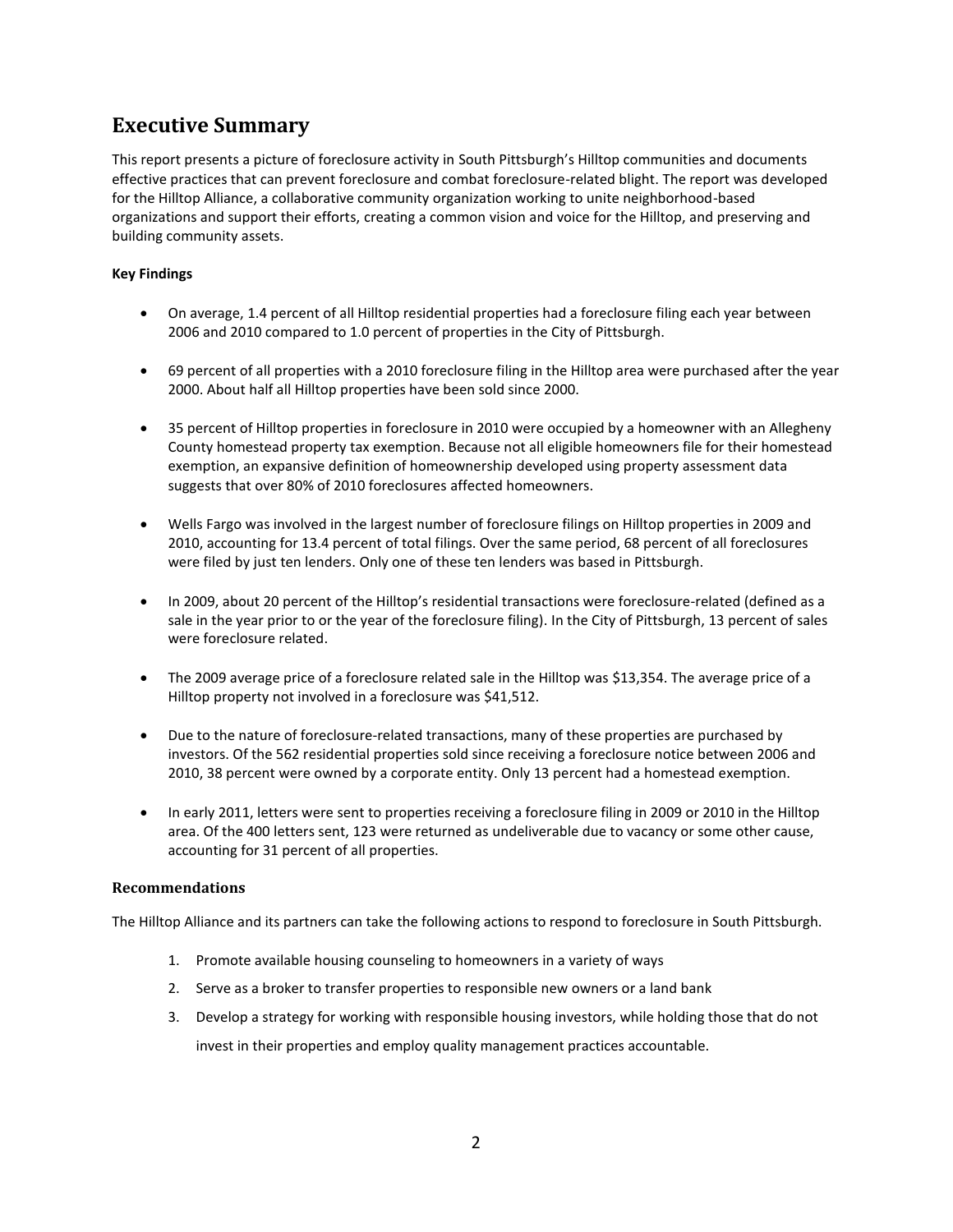# <span id="page-2-0"></span>**Table of Contents**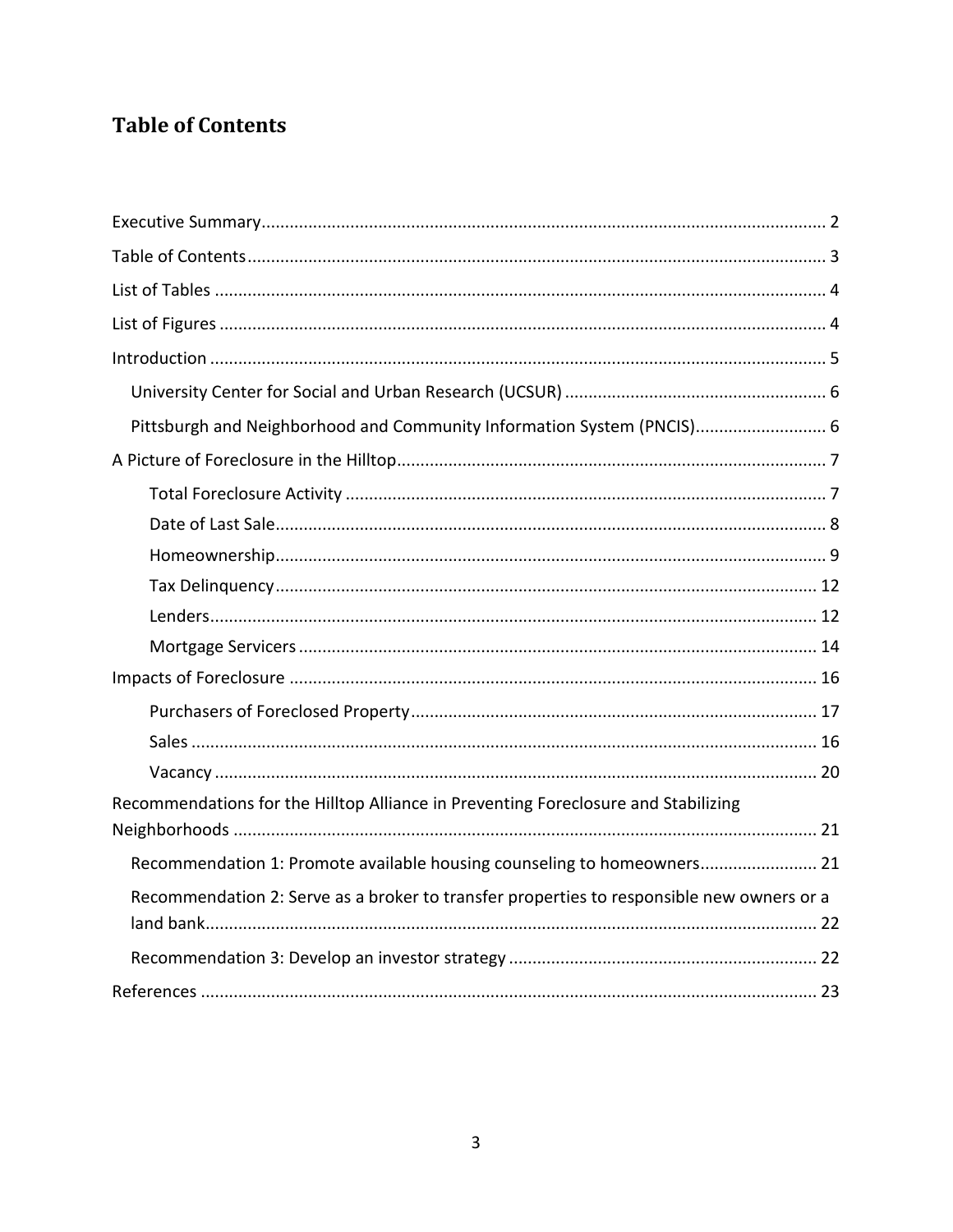# <span id="page-3-0"></span>**List of Tables**

| Table 1: Residential properties with a foreclosure filing by Hilltop community, 2006-2010 8         |
|-----------------------------------------------------------------------------------------------------|
| Table 2: Date of last sale for non-vacant residential parcels with a 2010 foreclosure filing in the |
|                                                                                                     |
| Table 3: Hilltop Investors with at least four Allegheny County properties involved in a 2010        |
|                                                                                                     |
| Table 4: Properties receiving foreclosure filings in the Hilltop, by lender, 2009-2010 13           |
|                                                                                                     |
|                                                                                                     |
|                                                                                                     |
| Table 8: Hilltop parcels in foreclosure 2006-2010 with new post-foreclosure owner, by owner's       |
|                                                                                                     |
| Table 9: Hilltop parcels in foreclosure 2006-2010 with new post-foreclosure owner, by owner's       |
|                                                                                                     |
| Table 10: Distressed and non-distressed sales prices by Hilltop neighborhood, 2009 17               |

# <span id="page-3-1"></span>**List of Figures**

[Figure 1: Properties owned by Hilltop investors with at least four Allegheny County properties](#page-10-0)  [involved in a 2010 sheriff sale advertisement or 2009-10 foreclosure filing...............................](#page-10-0) 11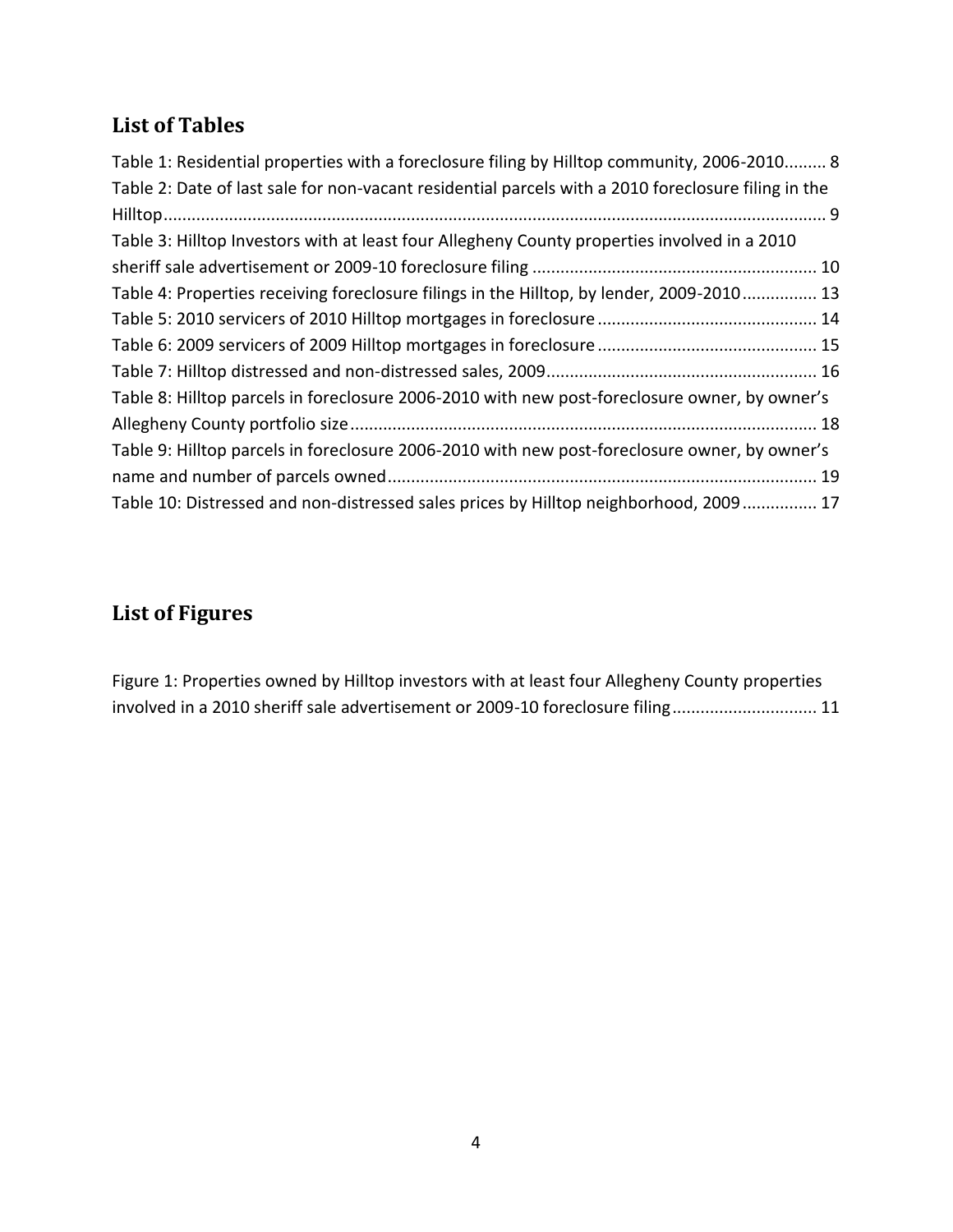# <span id="page-4-0"></span>**Introduction**

Foreclosure is a growing issue in South Pittsburgh's Hilltop neighborhoods, as many stakeholders fear that the concentrations of foreclosure in the community are accelerating community decline and threaten community development efforts. The purpose of this report is to present a picture of foreclosure activity in the Hilltop, and document effective practices used in similar communities elsewhere that can be adopted by the Hilltop Alliance to prevent foreclosure and combat foreclosure-related blight. The University Center for Social and Urban Research (UCSUR) at the University of Pittsburgh was retained to provide a picture of foreclosure in the Hilltop using data from the Pittsburgh Neighborhood and Community Information System (PNCIS). This work was funded through the support of the Pittsburgh Partnership for Neighborhood Development and the Hilltop Alliance.

The Hilltop Alliance is a collaborative community organization composed of representatives of the ten South Pittsburgh "Hilltop" communities, including nine City of Pittsburgh neighborhoods (Allentown, Arlington, Arlington Heights, Beltzhoover, Bon Air, Carrick, Knoxville, Mt. Oliver, St. Clair) and one non-City municipality (Mt. Oliver Borough). The primary goal of the Hilltop Alliance is to unite neighborhood-based organizations and support their efforts, creating a common vision and voice for the Hilltop, and preserving and building community assets.

There are many paths to foreclosure: risky mortgage products, including subprime loans, adjustable rate mortgages, and reduced underwriting standards (including no-documentation loans) have certainly played a large role in spawning the recent crisis. Events such as a job loss, a decline in income, divorce, or major unforeseen expenses (such as health care costs) can trigger a property owner's default on their mortgage obligations. Falling home values are also commonly cited as a cause of foreclosure, as property owners with a mortgage in excess of their home's value may go into default if in their financial interest.<sup>1</sup>

Foreclosures have a number of significant impacts on affected individuals and their communities. Owners of foreclosed properties can see their savings depleted and credit ruined, and both renters and homeowners can suffer severe disruption due to a forced relocation that may leave them in a much less desirable housing situation. Foreclosure in a neighborhood often leads to increased vacancy, blight, and crime, which in turn depress property values, reduce the equity of surrounding property owners, and place additional financial stress on local municipalities that must bear the burden of increased demolition and public safety costs. Foreclosed properties have also created widespread opportunities for housing investors to purchase properties at a steep discount, which can pose a problem if these new owners do not invest in their properties or employ effective management practices.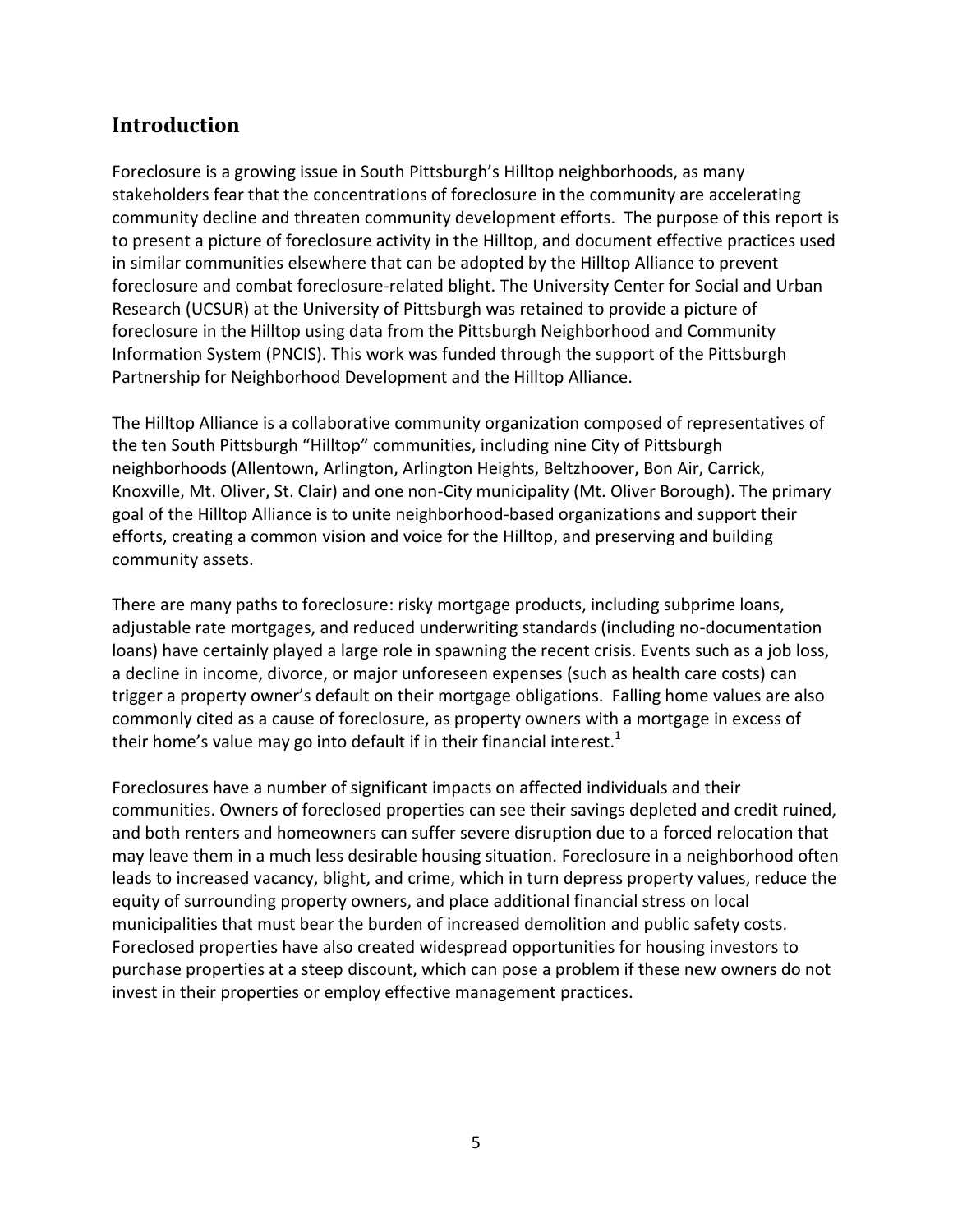## <span id="page-5-0"></span>**University Center for Social and Urban Research (UCSUR)**

The University Center for Social and Urban Research (UCSUR) was established in 1972 to serve as a resource for researchers and educators interested in the basic and applied social and behavioral sciences. As a hub for interdisciplinary research and collaboration, UCSUR promotes a research agenda focused on the social, economic and health issues most relevant to our society. UCSUR maintains a permanent research infrastructure available to faculty and the community with the capacity to: (1) conduct all types of survey research, including complex web surveys; (2) carry out regional econometric modeling; (3) analyze qualitative data using state-of-the-art computer methods, including web-based studies; (4) obtain, format, and analyze spatial data; (5) acquire, manage, and analyze large secondary and administrative data sets including Census data; and (6) design and carry out descriptive, evaluation, and intervention studies. UCSUR plays a critical role in the development of new research projects through consultation with faculty investigators.

## <span id="page-5-1"></span>**Pittsburgh and Neighborhood and Community Information System (PNCIS)**

The Pittsburgh Neighborhood and Community Information System (PNCIS) is a property information system that collects integrated information on community conditions and provides it to local stakeholders. The PNCIS empowers community leaders through the regular, direct use of information on a wide array of topics and issues.

The PNCIS is a partnership of UCSUR at the University of Pittsburgh, the Pittsburgh Partnership for Neighborhood Development (PPND), the City of Pittsburgh, and other stakeholders. UCSUR operates PNCIS in agreement with the City of Pittsburgh and PPND, a leader in community development in Pittsburgh. PPND was instrumental in securing the financial support to build the PNCIS and expand and develop it over the years.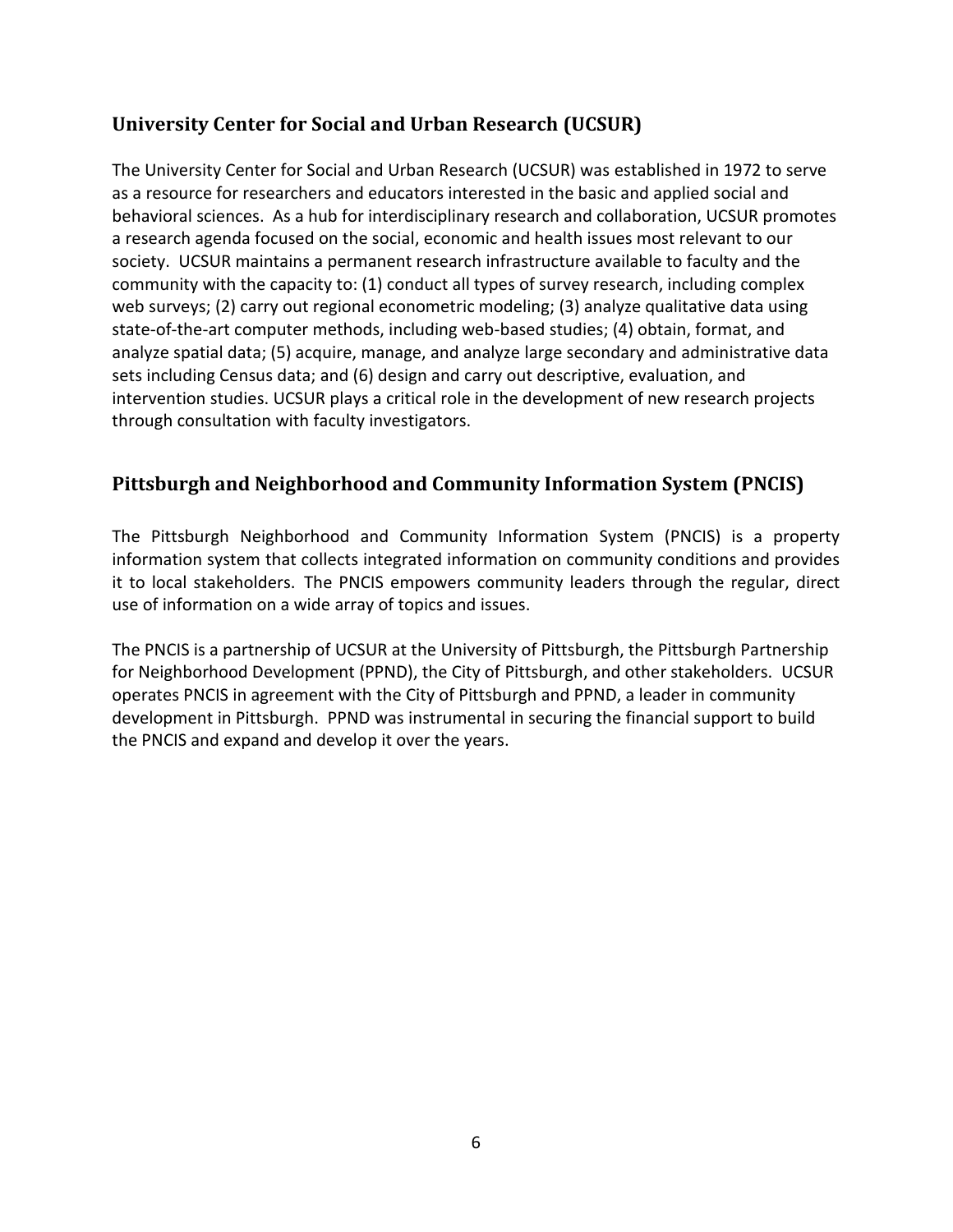# <span id="page-6-0"></span>**A Picture of Foreclosure in the Hilltop**

Research presented in this section encompasses the ten neighborhoods in the service area of the Hilltop Alliance (Allentown, Arlington, Arlington Heights, Beltzhoover, Bon Air, Carrick, Knoxville, Mt. Oliver neighborhood, Mt. Oliver Borough, and St. Clair), plus the adjacent communities of Mt. Washington, the South Side Slopes, and Overbrook, which share many of the similar market and foreclosure trends. This research is based on information provided by the Pittsburgh Neighborhood and Community Information System (PNCIS), and was compiled longitudinally over a five year period 2006-2010.

#### <span id="page-6-1"></span>**Total Foreclosure Activity**

From 2006 to 2010, 1,167 residential properties in the Hilltop (5.7% of all residential properties) were subject to at least one foreclosure filing in Allegheny County's court system. As Table 1 shows, the number of Hilltop properties receiving a foreclosure filing has fallen in recent years, dropping from 325 in 2006 to 219 in 2010.

Compared to other communities in the City of Pittsburgh, most Hilltop neighborhoods had higher levels of foreclosure than the City of Pittsburgh. As seen in Table 1, on average, 1.4 percent of all Hilltop residential properties had a foreclosure filing each year between 2006 and 2010. Only four of the 13 communities in the Hilltop had a smaller share of properties in foreclosure than the City of Pittsburgh (1.0 percent of all residential properties on average each year). Two of these four communities, St. Clair and Arlington Heights were once home to large public housing developments built during the 1940's and 50's. Of the 660 units in Arlington Heights and 680 in St. Clair only 150 units in Arlington Heights remain.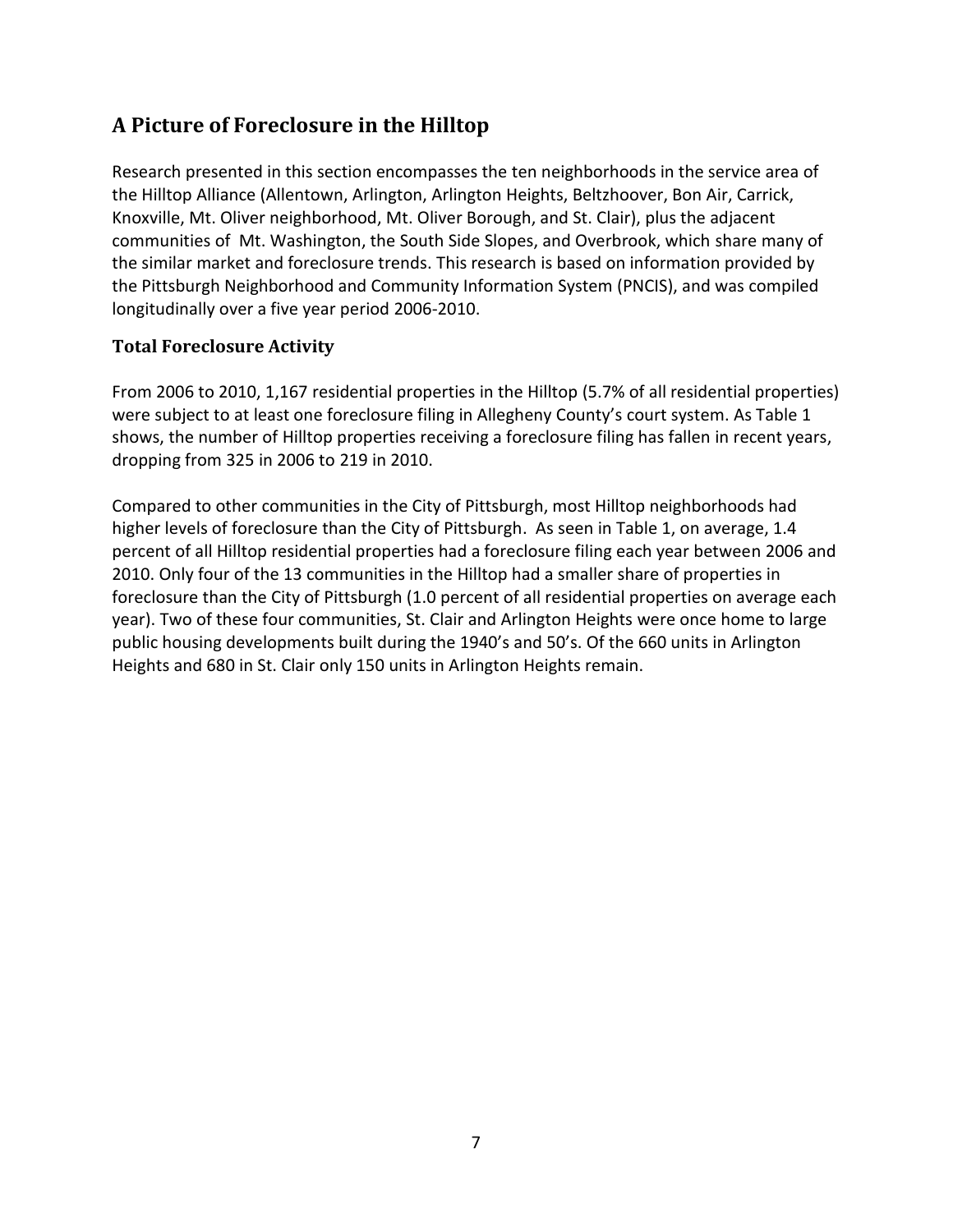|                              |       |                |                |                |              |                                      | <b>Annual Average</b><br><b>Percent of</b>       |
|------------------------------|-------|----------------|----------------|----------------|--------------|--------------------------------------|--------------------------------------------------|
|                              |       |                |                |                |              | <b>Residential</b><br><b>Parcels</b> | <b>Residential Parcels</b><br>with a Foreclosure |
| Community                    | 2006  | 2007           | 2008           | 2009           | 2010         | (2010)                               | <b>Filing 2006-2010</b>                          |
| Allentown                    | 37    | 33             | 27             | 14             | 11           | 1,317                                | 1.9%                                             |
| Arlington                    | 15    | 13             | 12             | 12             | 15           | 928                                  | 1.4%                                             |
| Arlington<br>Heights         | 0     | 0              | $\mathbf 0$    | 0              | $\mathbf 0$  | $\overline{7}$                       | 0.0%                                             |
| Beltzhoover                  | 20    | 16             | 13             | 17             | 11           | 1,520                                | 1.0%                                             |
| <b>Bon Air</b>               | 4     | $\overline{2}$ | 3              | $\overline{2}$ | 4            | 419                                  | 0.7%                                             |
| Carrick                      | 63    | 48             | 67             | 69             | 46           | 4,227                                | 1.4%                                             |
| Knoxville                    | 40    | 37             | 37             | 26             | 19           | 1,601                                | 2.0%                                             |
| Mount Oliver<br>Borough      | 36    | 37             | 30             | 23             | 29           | 1,335                                | 2.3%                                             |
| Mount Oliver<br>Neighborhood | 5     | $\overline{7}$ | $\overline{3}$ | $\overline{3}$ | 3            | 261                                  | 1.6%                                             |
| Mount<br>Washington          | 56    | 44             | 66             | 45             | 42           | 4,027                                | 1.3%                                             |
| Overbrook                    | 31    | 13             | 21             | 22             | 20           | 1,844                                | 1.2%                                             |
| Saint Clair                  | 1     | $\overline{2}$ | 1              | $\overline{2}$ | $\mathbf{1}$ | 153                                  | 0.9%                                             |
| South Side                   | 17    | 25             | 22             | 21             | 18           | 2,703                                | 0.8%                                             |
| <b>Total Hilltop</b>         | 325   | 277            | 302            | 256            | 219          | 20,342                               | 1.4%                                             |
| Pittsburgh                   | 1,376 | 1,149          | 1,234          | 1,113          | 906          | 117,591                              | 1.0%                                             |
| Allegheny<br>County          | 4,557 | 3,937          | 4,317          | 4,116          | 3,604        | 506,293                              | 0.8%                                             |

<span id="page-7-1"></span>*Table 1: Residential properties with a foreclosure filing by Hilltop community, 2006- 2010*

PNCIS, from Allegheny County Department of Court Records and Allegheny County Office of Property Assessments

#### <span id="page-7-0"></span>**Date of Last Sale**

Properties going into foreclosure in the Hilltop are more likely to have been recently purchased. The date of last sale for all properties in foreclosure in 2010 was analyzed using property sales records obtained from Allegheny County's Office of Property Assessments through the PNCIS. As shown in Table 2, 69 percent of all properties with a 2010 foreclosure filing in the Hilltop area were purchased after the year 2000. In the same geographic area, about half all properties have been sold since 2000. Of all properties last sold between 1996 and 2008, about 2 percent had a foreclosure filing in 2010.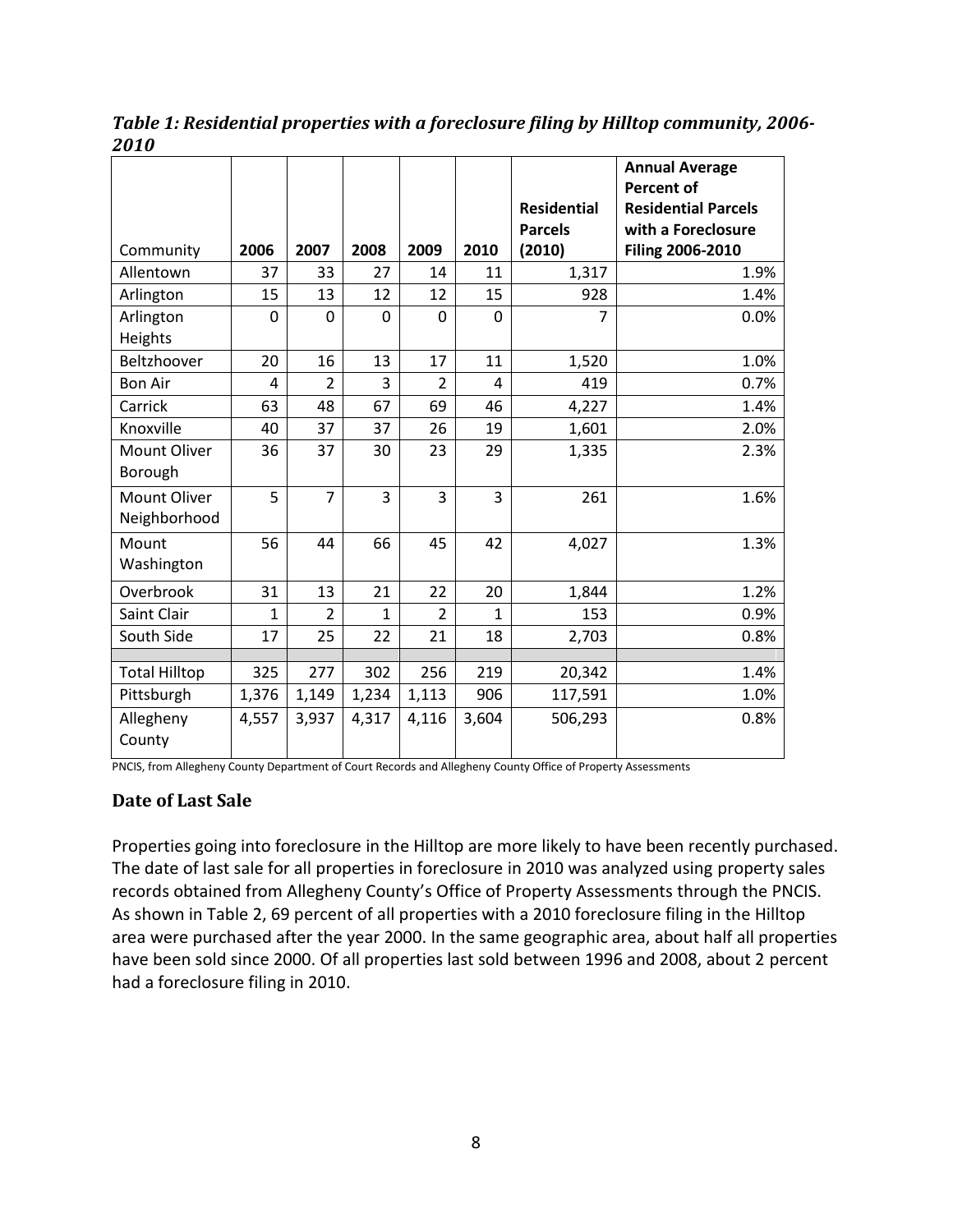<span id="page-8-1"></span>*Table 2: Date of last sale for non-vacant residential parcels with a 2010 foreclosure filing in the Hilltop* 

|                          |                | <b>Parcels with</b> | <b>Share of All</b>  | <b>Share of All</b><br>Properties with a | <b>Share of All</b><br><b>Properties by</b><br><b>Year of Last</b><br>Sale with a |
|--------------------------|----------------|---------------------|----------------------|------------------------------------------|-----------------------------------------------------------------------------------|
|                          |                | 2010                | <b>Properties by</b> | 2010 Foreclosure                         | 2010                                                                              |
|                          | <b>Total</b>   | <b>Foreclosure</b>  | <b>Year of Last</b>  | Filing by Year of                        | <b>Foreclosure</b>                                                                |
| <b>Year of Last Sale</b> | <b>Parcels</b> | <b>Filing</b>       | <b>Sale</b>          | <b>Last Sale</b>                         | <b>Filing</b>                                                                     |
| Before 1990              | 4,942          | 17                  | 28.8%                | 7.9%                                     | 0.3%                                                                              |
| 1990-1991                | 567            | 4                   | 3.3%                 | 1.9%                                     | 0.7%                                                                              |
| 1992-1993                | 628            | $\overline{2}$      | 3.7%                 | 0.9%                                     | 0.3%                                                                              |
| 1994-1995                | 794            | 9                   | 4.6%                 | 4.2%                                     | 1.1%                                                                              |
| 1996-1997                | 804            | 18                  | 4.7%                 | 8.4%                                     | 2.2%                                                                              |
| 1998-1999                | 1,024          | 16                  | 6.0%                 | 7.4%                                     | 1.6%                                                                              |
| 2000-2001                | 1,151          | 22                  | 6.7%                 | 10.2%                                    | 1.9%                                                                              |
| 2002-2003                | 1,456          | 30                  | 8.5%                 | 14.0%                                    | 2.1%                                                                              |
| 2004-2005                | 1,768          | 34                  | 10.3%                | 15.8%                                    | 1.9%                                                                              |
| 2006-2007                | 2,102          | 47                  | 12.2%                | 21.9%                                    | 2.2%                                                                              |
| 2008-Jan 15 2010         | 1,940          | 16                  | 11.3%                | 7.4%                                     | 0.8%                                                                              |
| Total                    | 17,176         | 215                 | 100.0%               | 100.0%                                   | 1.3%                                                                              |

<span id="page-8-0"></span>PNCIS, from Allegheny County Department of Court Records and Allegheny County Office of Property Assessments

#### **Homeownership**

About one third of Hilltop properties in foreclosure in 2010 were occupied by a homeowner with an Allegheny County homestead property tax exemption. The homestead exemption designation is eligible for any owner using their property as their primary residence in Allegheny County, and provides a \$15,000 reduction in a home's assessed value for the purposes of county property taxes. Of the 197 residential properties receiving a foreclosure filing in 2010, 69 (35%) had a homestead exemption in January, 2010. The total savings from the homestead exemption could be as high as \$70 per property.

Many homeowners in the Hilltop neighborhoods were eligible for the Allegheny County homestead exemption, but appear not to have applied for this reduction in their property tax. Qualification for the exemption is not automatic, as all owners must apply for this exemption. For this reason, an alternative measure of homeownership was calculated, which compares the property address to the address receiving the tax bill change notice on file with Allegheny County. If these two addresses match, the property owner is considered a potential a homeowner. In the area, 98 additional properties with a foreclosure filing met this definition of homeownership, bringing the total number of homeowners in foreclosure in 2010 to 167, or 84 percent of total filings.

In many neighborhoods, investors or other owners often buy and own multiple properties. When their business runs into financial distress, the consequences of their failing investment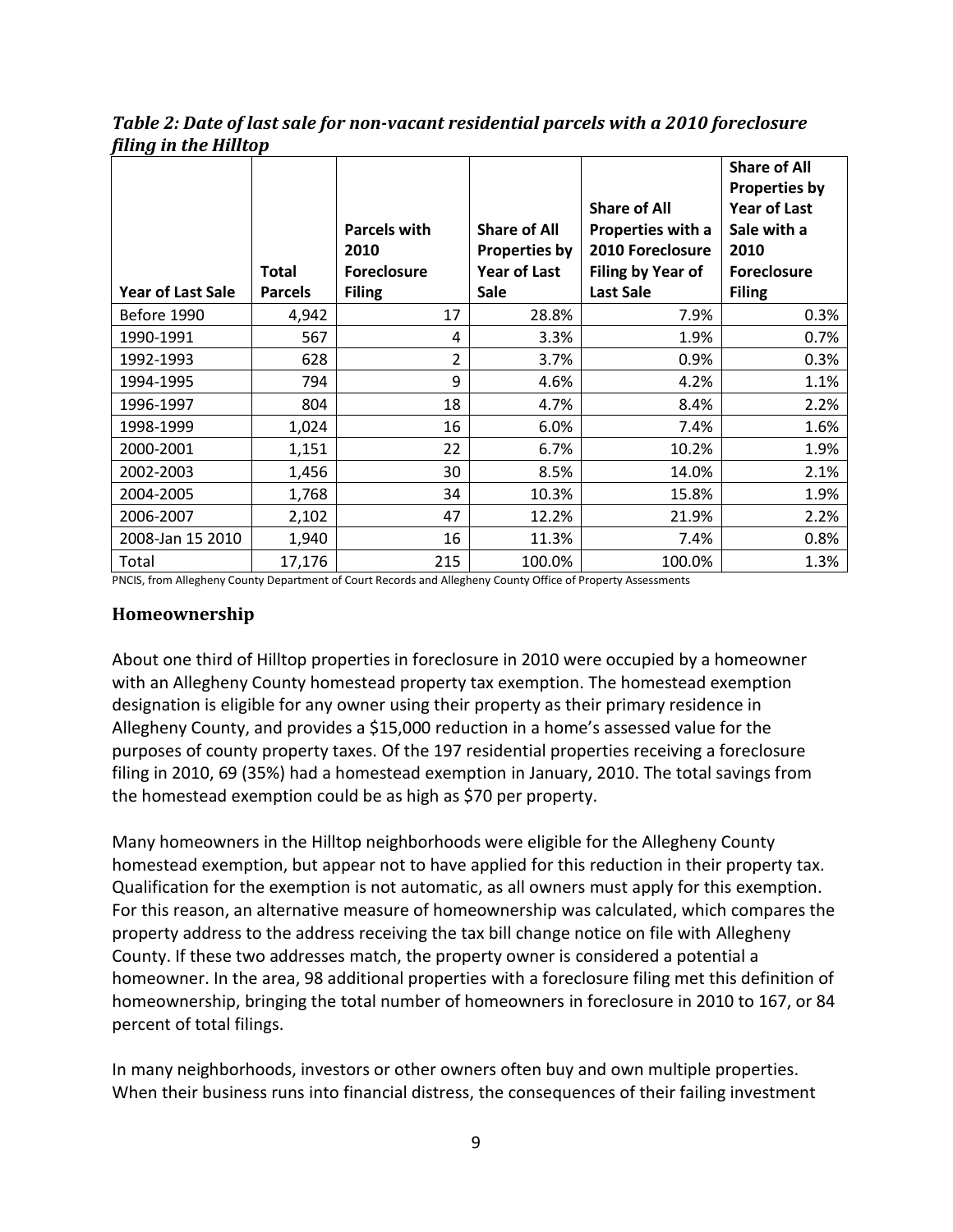strategies spill over into negative neighborhood effects. In order to proactively identify property investors with property in foreclosure, the analysis presented here identified any owner with two or more parcels in Allegheny County having at least two of their properties involved in a 2009 or 2010 foreclosure filing, or appearing in a 2010 sheriff sale advertisement.

In the Hilltop, 14 investors had at least one property in or at-risk of foreclosure, as of October, 2010, accounting for 43 properties in all. As shown in Table 3, five at-risk investors owned at least four properties in the Hilltop, with James Wehner the largest at-risk owner. About 10% of the County's 421 at-risk investor properties were located in the Hilltop. The location of these at-risk properties is shown in the map in Figure 1.

<span id="page-9-0"></span>*Table 3: Hilltop Investors with at least four Allegheny County properties involved in a 2010 sheriff sale advertisement or 2009-10 foreclosure filing*

|                                     | <b>Hilltop</b><br><b>Properties</b> |
|-------------------------------------|-------------------------------------|
| <b>Investor Name</b>                | Owned                               |
| WEHNER, JAMES A                     | 9                                   |
| MICHEL, TIMOTHY                     |                                     |
| SHIALABBA, RONALD & TARA GIBSON (W) |                                     |
| LEWIS LINWOOD H JR & DENISE E (W)   | 4                                   |
| NAYLOR, DAVID M                     | 4                                   |
| 9 INVESTORS OWNED 1 OR 2 PROPERTIES | 12                                  |
| TOTAL                               | 43                                  |

PNCIS, from Pittsburgh Legal Journal, Allegheny County Department of Court Records, and Allegheny County Office of Property Assessments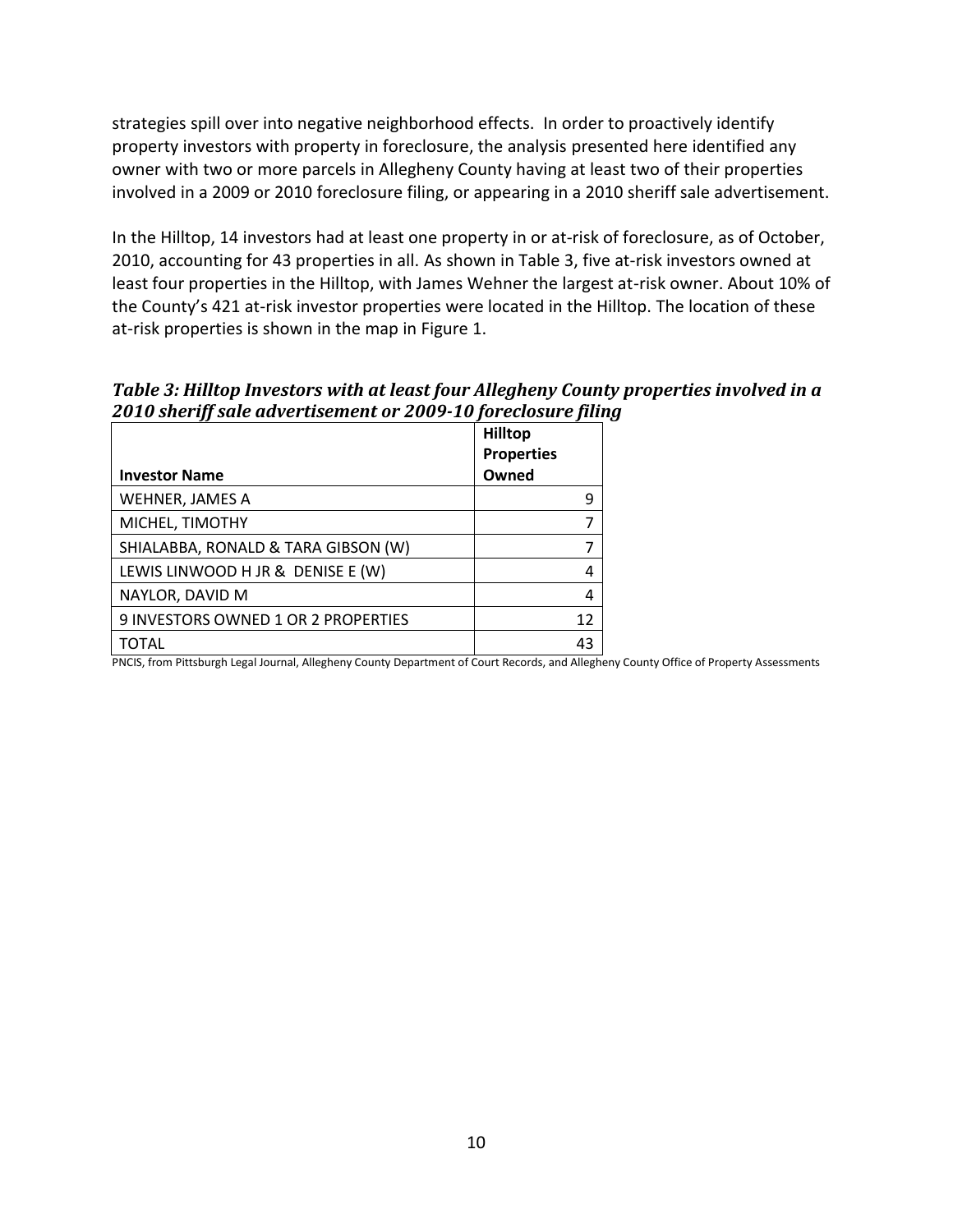<span id="page-10-0"></span>*Figure 1: Properties owned by Hilltop investors with at least four Allegheny County properties involved in a 2010 sheriff sale advertisement or 2009-10 foreclosure filing* 



PNCIS, from Pittsburgh Legal Journal, Allegheny County Department of Court Records, and Allegheny County Office of Property Assessments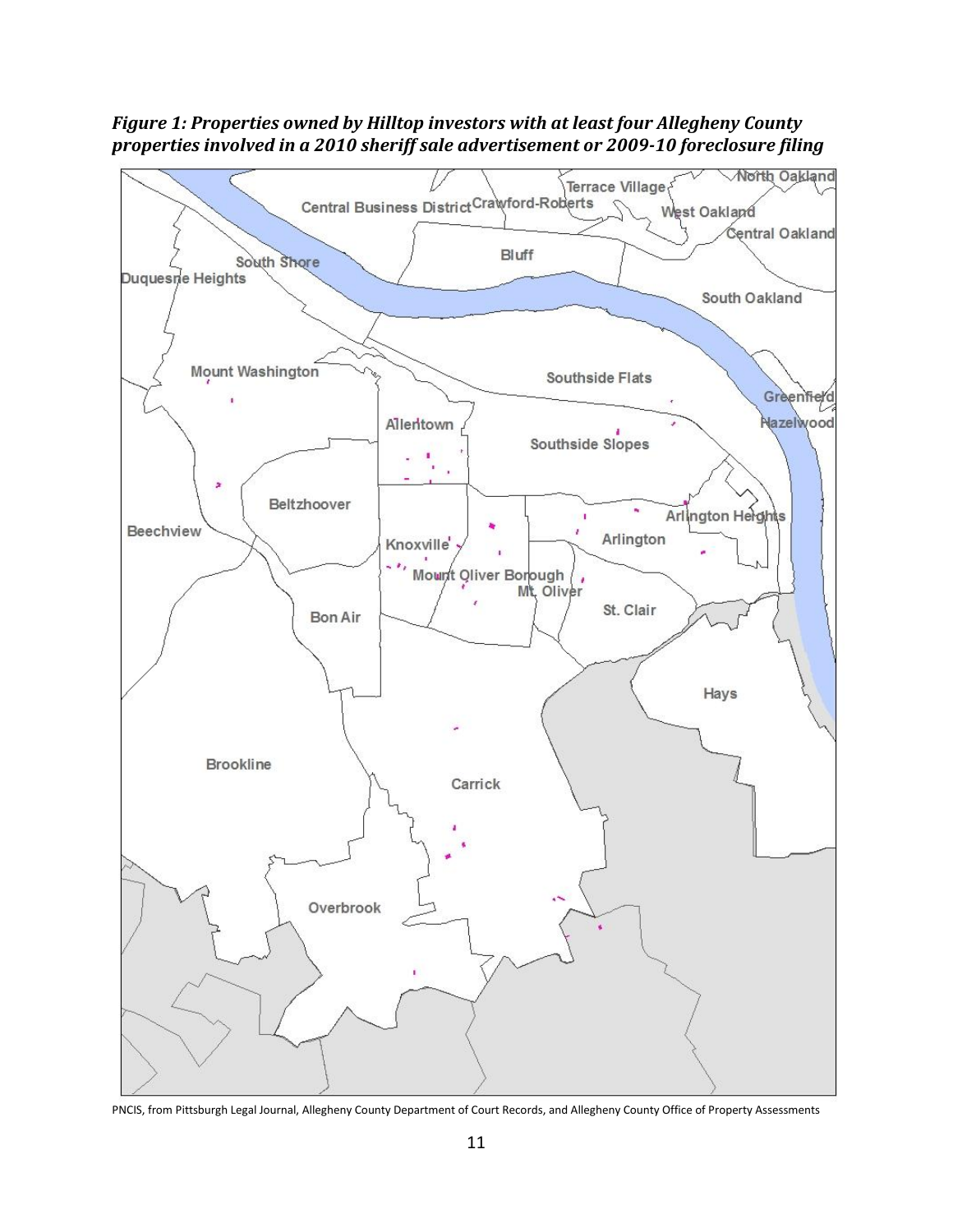#### <span id="page-11-0"></span>**Tax Delinquency**

Real estate tax delinquency is a sign of fiscal abandonment of a property. In addition to nonpayment of taxes, fiscal abandonment can also be defined as a failure to pay utilities, mortgages, and other costs incurred in owning and maintaining a home. Rising levels of delinquency transfers the burden of supporting public services to taxpaying residents and businesses, and increases the cost of collecting property taxes.

Of the 180 residential properties with a first-time foreclosure filing in 2010 (not in foreclosure in 2009 or 2008), 33 (18 percent) had a city or school district delinquency reported in 2009, and 29 (16 percent) experienced a 2010 tax delinquency. This data suggests that tax delinquency may serve as a leading indicator of foreclosure in up to 20 percent of cases.

In the Hilltop, 5,032 of 18,391 (27.4 percent) residential parcels experienced a tax delinquency in at least one year between 2008 and 2010. Of these tax delinquent properties, only 59, or (1.2 percent) had a residential foreclosure filing in 2010, and 73 (1.5 percent) had a filing in 2009. This suggests that many mortgage servicers or property owners may continue to make tax payments even after the loan has gone into default, making it problematic to use delinquency as a predictor of foreclosure.

#### <span id="page-11-1"></span>**Lenders**

Foreclosure data from Allegheny County's Department of Court Records contains information on the plaintiffs initiating a foreclosure proceeding in Allegheny County. In many cases, the plaintiffs involved in the foreclosure are financial institutions that did not originate the loan, but instead purchased the mortgage on the secondary market. Many large global financial institutions involved in the secondary mortgage markets initiate many of the foreclosures in the Hilltop. Wells Fargo, one of the large financial institutions active in the secondary mortgage market nationally was involved in the largest number of foreclosure filings on Hilltop properties in 2009 and 2010, accounting for 13.4 percent of all foreclosure filings. In the Hilltop, 68 percent of all filings 2009 and 2010 were filed by just ten lenders. All but one of these top-ten plaintiffs were not institutions based in Pittsburgh, and did not have a physical branch presence in the region. A listing of lenders filing at least three Hilltop foreclosures appears in Table 4.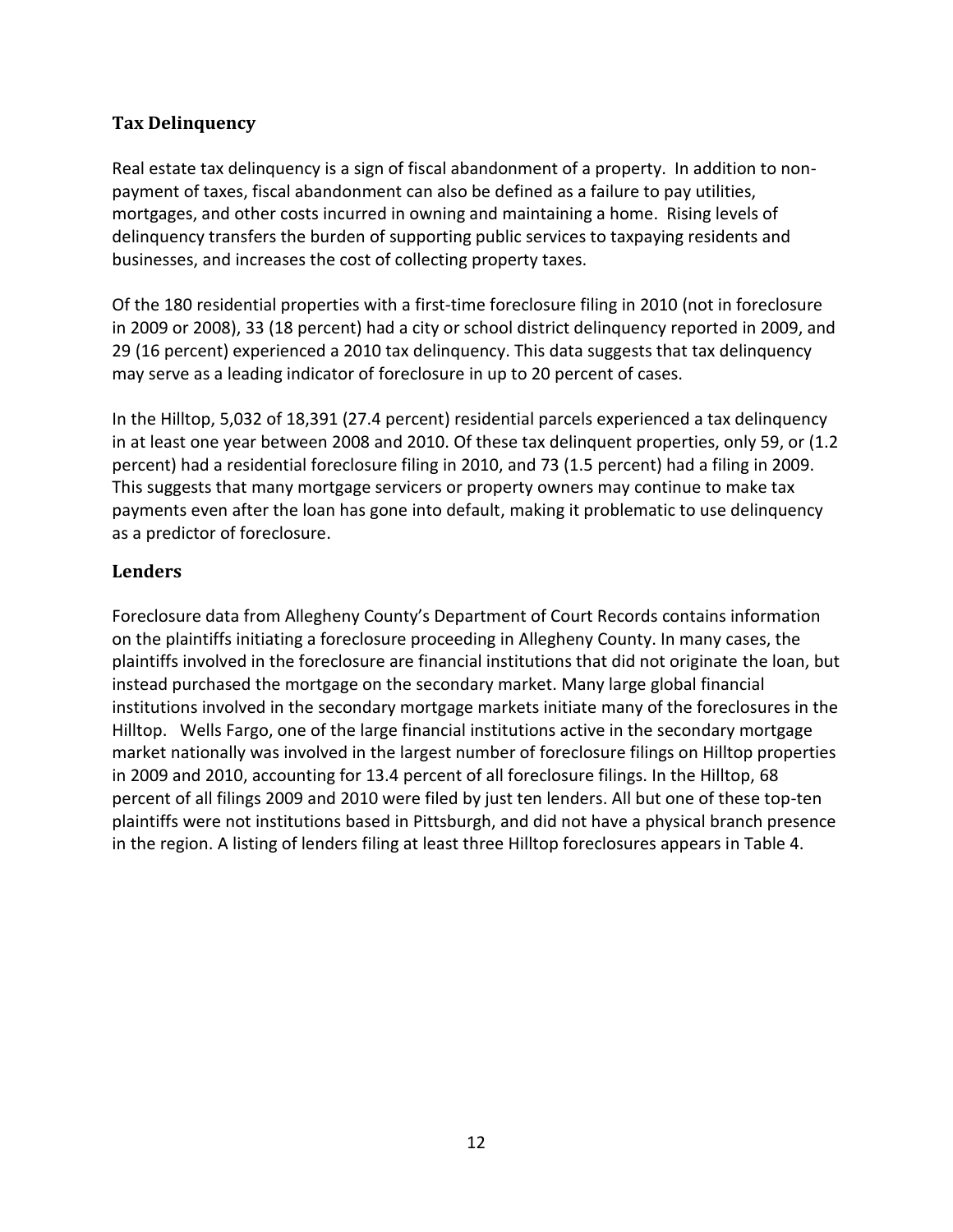| Lender                              | <b>Parcels with</b><br><b>Filing</b> | <b>Percent of all</b><br><b>Hilltop Parcels</b><br>with Filing |
|-------------------------------------|--------------------------------------|----------------------------------------------------------------|
| Wells Fargo Bank                    | 57                                   | 13.4%                                                          |
| <b>US Bank NA</b>                   | 49                                   | 11.5%                                                          |
| BAC Home Loans Servicing L.P.       | 40                                   | 9.4%                                                           |
| Deutsche Bank                       | 31                                   | 7.3%                                                           |
| Citimortgage Inc.                   | 29                                   | 6.8%                                                           |
| <b>HSBC Bank USA</b>                | 20                                   | 4.7%                                                           |
| PNC Bank N.A.                       | 19                                   | 4.5%                                                           |
| JPMorgan Chase Bank                 | 17                                   | 4.0%                                                           |
| Bank of America N.A.                | 14                                   | 3.3%                                                           |
| Chase Home Finance LLC              | 14                                   | 3.3%                                                           |
| <b>Bank of New York Mellon</b>      | 12                                   | 2.8%                                                           |
| Countrywide Home Loans Inc.         | 10                                   | 2.4%                                                           |
| <b>First Horizon Home Loans</b>     | 6                                    | 1.4%                                                           |
| <b>OneWest Bank FSB</b>             | 6                                    | 1.4%                                                           |
| <b>Bayview Loan Servicing LLC</b>   | 5                                    | 1.2%                                                           |
| LaSalle Bank NA                     | 5                                    | 1.2%                                                           |
| Wachovia Bank N.A.                  | $\overline{5}$                       | 1.2%                                                           |
| <b>GMAC Mortgage LLC</b>            | 4                                    | 0.9%                                                           |
| <b>Midfirst Bank</b>                | 4                                    | 0.9%                                                           |
| PHH Mortgage Corporation            | 4                                    | 0.9%                                                           |
| Progressive Home Federal Savings &  | 4                                    | 0.9%                                                           |
| Aurora Loan Services LLC            | 3                                    | 0.7%                                                           |
| Household Finance Consumer Discount | 3                                    | 0.7%                                                           |
| IB Property Holdings LLC            | $\overline{3}$                       | 0.7%                                                           |
| National City Bank                  | 3                                    | 0.7%                                                           |
| Nationstar Mortgage LLC             | 3                                    | 0.7%                                                           |
| S & T Bank                          | $\overline{3}$                       | 0.7%                                                           |
| Urban Redevelopment Authority of    | 3                                    | 0.7%                                                           |
| Lenders with two filings            | 9                                    | 4.5%                                                           |
| Lenders with one filing             | 31                                   | 7.3%                                                           |
| Total                               | 425                                  | 100%                                                           |

<span id="page-12-0"></span>*Table 4: Properties receiving foreclosure filings in the Hilltop, by lender, 2009-2010*

PNCIS, from Allegheny County Department of Court Records and Allegheny County Office of Property Assessments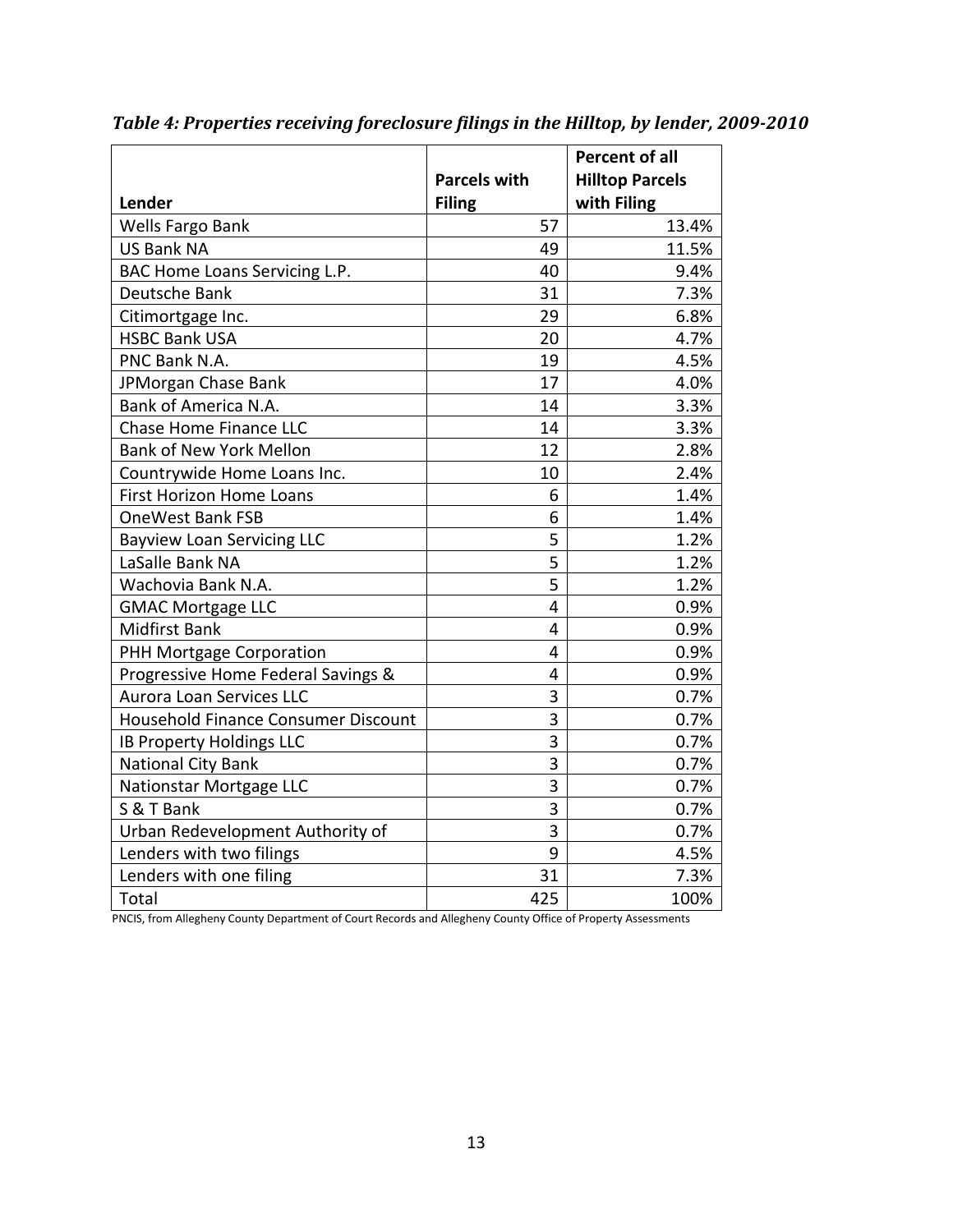#### <span id="page-13-0"></span>**Mortgage Servicers**

Mortgage servicers are responsible for the management of mortgage loans, including collecting and crediting payments and managing escrow accounts for payment of taxes and insurance. Owners of a mortgage will either provide servicing in-house, or outsource servicing to another entity. In 2010, Wells Fargo was the servicer of 32 loans with a foreclosure filing, the largest servicer of foreclosed property in the Hilltop. These 32 properties account for 4.4 percent of all mortgages serviced by Wells Fargo in the Hilltop. Of all servicers with at least two properties with a foreclosure filing in their portfolio, Wachovia, Bayview, Home Loans Services, American Home Mortgage, and Aurora had over 10 percent of all loans serviced in foreclosure in 2010. With the lack of available electronic deed data, servicers are the only available indicator potentially identifying the lender in the property assessment record. Table 5 shows the servicers of 2010 foreclosed mortgages in the Hilltop.

|                              | <b>Mortgages</b> | <b>Total</b>     | <b>Percent of Serviced</b><br>Mortgages with |
|------------------------------|------------------|------------------|----------------------------------------------|
|                              | with 2010        | <b>Mortgages</b> | 2010 Foreclosure                             |
| <b>Name</b>                  | <b>Filing</b>    | <b>Serviced</b>  | <b>Filing</b>                                |
| <b>WELLS FARGO R E TAX S</b> | 32               | 720              | 4.4%                                         |
| <b>BAC TAX SERVICES CORP</b> | 19               | 709              | 2.7%                                         |
| <b>CHASE HOME FINANCE</b>    | 12               | 302              | 4.0%                                         |
| <b>CITIMORTGAGE INC</b>      | 11               | 326              | 3.4%                                         |
| WASHINGTON MUTUAL HOM        | 7                | 328              | 2.1%                                         |
| PA HOUSING FINAN AGEN        | 7                | 303              | 2.3%                                         |
| <b>PNC</b>                   | 6                | 243              | 2.5%                                         |
| AMERICAN HOME MORTGAG        | 4                | 31               | 12.9%                                        |
| <b>BAYVIEW LOAN SERVICIN</b> | 4                | 25               | 16.0%                                        |
| <b>US BANCORP SERV PROVI</b> | 3                | 100              | 3.0%                                         |
| <b>WACHOVIA MORTGAGE</b>     | 3                | 8                | 37.5%                                        |
| <b>EMC/CHASE</b>             | 3                | 37               | 8.1%                                         |
| <b>GMAC MTGE CORP OF IOW</b> | 3                | 33               | 9.1%                                         |
| <b>GMAC-HOMECOMINGS FINA</b> | 3                | 32               | 9.4%                                         |
| HOME LOANS SERVICES,         | 3                | 20               | 15.0%                                        |
| <b>AURORA LOAN SVC/WESTL</b> | $\overline{2}$   | 18               | 11.1%                                        |
| INDYMAC HOME LOAN SER        | $\overline{2}$   | 28               | 7.1%                                         |
| PHH MORTGAGE CORP/CEN        | $\overline{2}$   | 117              | 1.7%                                         |
| PROGRESSIVE HOME FED         | $\overline{2}$   | 58               | 3.4%                                         |
| <b>HSBC - FIRST MORTGAGE</b> | $\overline{2}$   | 21               | 9.5%                                         |
| <b>OCWEN FED BANK</b>        | $\overline{2}$   | 47               | 4.3%                                         |

#### <span id="page-13-1"></span>*Table 5: 2010 servicers of 2010 Hilltop mortgages in foreclosure*

PNCIS, from Allegheny County Department of Court Records and City of Pittsburgh Department of Finance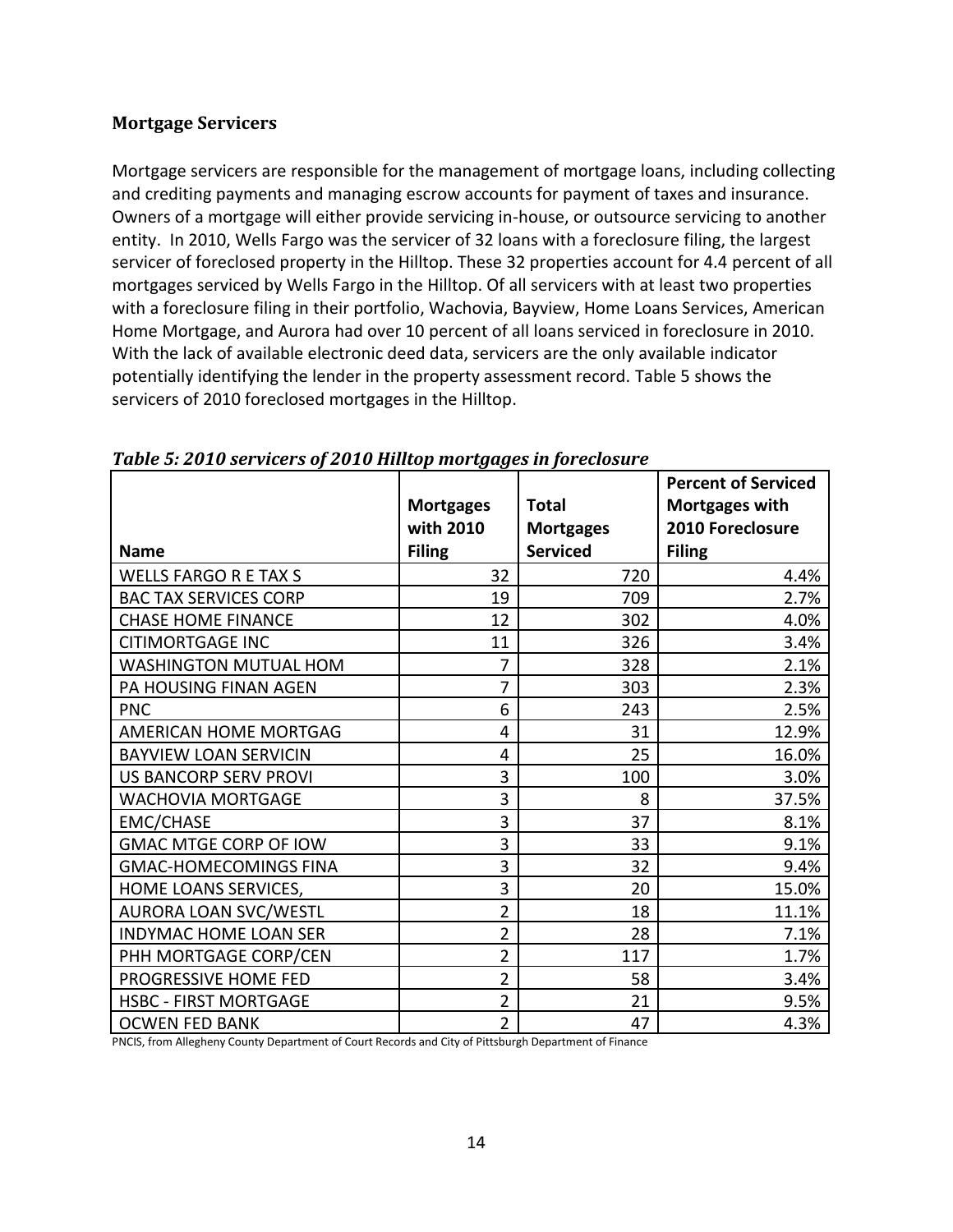The servicer of a mortgage may change over time, even if the loan is not transferred to a new institution. With the drastic changes in the financial services and mortgage lending industry in the wake of the foreclosure crisis, many of the mortgage servicers had changed due to bankruptcy, acquisitions, fraud, or other causes by 2010. Table 6 shows the servicers of loans in foreclosure in the Hilltop area in 2009.

|                              |                  |                  | <b>Percent of Serviced</b> |
|------------------------------|------------------|------------------|----------------------------|
|                              | <b>Mortgages</b> | <b>Total</b>     | Mortgages with             |
|                              | with 2009        | <b>Mortgages</b> | 2009 Foreclosure           |
| <b>Name</b>                  | <b>Filing</b>    | <b>Serviced</b>  | <b>Filing</b>              |
| <b>COUNTRYWIDE</b>           | 33               | 591              | 5.6%                       |
| <b>CITIMORTGAGE INC</b>      | 16               | 334              | 4.8%                       |
| <b>WELLS FARGO R E TAX S</b> | 15               | 614              | 2.4%                       |
| WASHINGTON MUTUAL HOM        | 13               | 347              | 3.7%                       |
| <b>GREENPOINT MORTGAGE</b>   | 6                | 26               | 23.1%                      |
| <b>TOTAL MTGE SOLUTIONS</b>  | 5                | 35               | 14.3%                      |
| PA HOUSING FINAN AGEN        | 5                | 283              | 1.8%                       |
| <b>US BANCORP SERV PROVI</b> | $\overline{4}$   | 88               | 4.5%                       |
| <b>OCWEN FED BANK</b>        | 4                | 48               | 8.3%                       |
| <b>INDYMAC HOME LOAN SER</b> | 4                | 25               | 16.0%                      |
| <b>MORTGAGE SERVICE CNTR</b> | 3                | 78               | 3.8%                       |
| <b>HOMEQ SERVICING CORP</b>  | 3                | 28               | 10.7%                      |
| <b>EVERHOME MORTGAGE CO</b>  | 3                | 54               | 5.6%                       |
| MIDLAND MORTGAGE CO          | 3                | 104              | 2.9%                       |
| PHH MORTGAGE CORP/CEN        | 3                | 118              | 2.5%                       |
| AMERICAN HOME MORTGAG        | 3                | 21               | 14.3%                      |
| CCO MORTGAGE CORP.           | $\overline{2}$   | 30               | 6.7%                       |
| <b>LITTON LOAN SERV</b>      | $\overline{2}$   | 19               | 10.5%                      |
| PROGRESSIVE HOME FED         | $\overline{2}$   | 69               | 2.9%                       |
| <b>BANK OF AMERICA%HOME</b>  | $\overline{2}$   | 68               | 2.9%                       |
| <b>GMAC-HOMECOMINGS FINA</b> | $\overline{2}$   | 39               | 5.1%                       |
| <b>GMAC MTGE CORP OF IOW</b> | $\overline{2}$   | 29               | 6.9%                       |
| NATIONAL CITY MTGE CO        | $\overline{2}$   | 245              | 0.8%                       |

<span id="page-14-0"></span>*Table 6: 2009 servicers of 2009 Hilltop mortgages in foreclosure* 

PNCIS, from Allegheny County Department of Court Records and City of Pittsburgh Department of Finance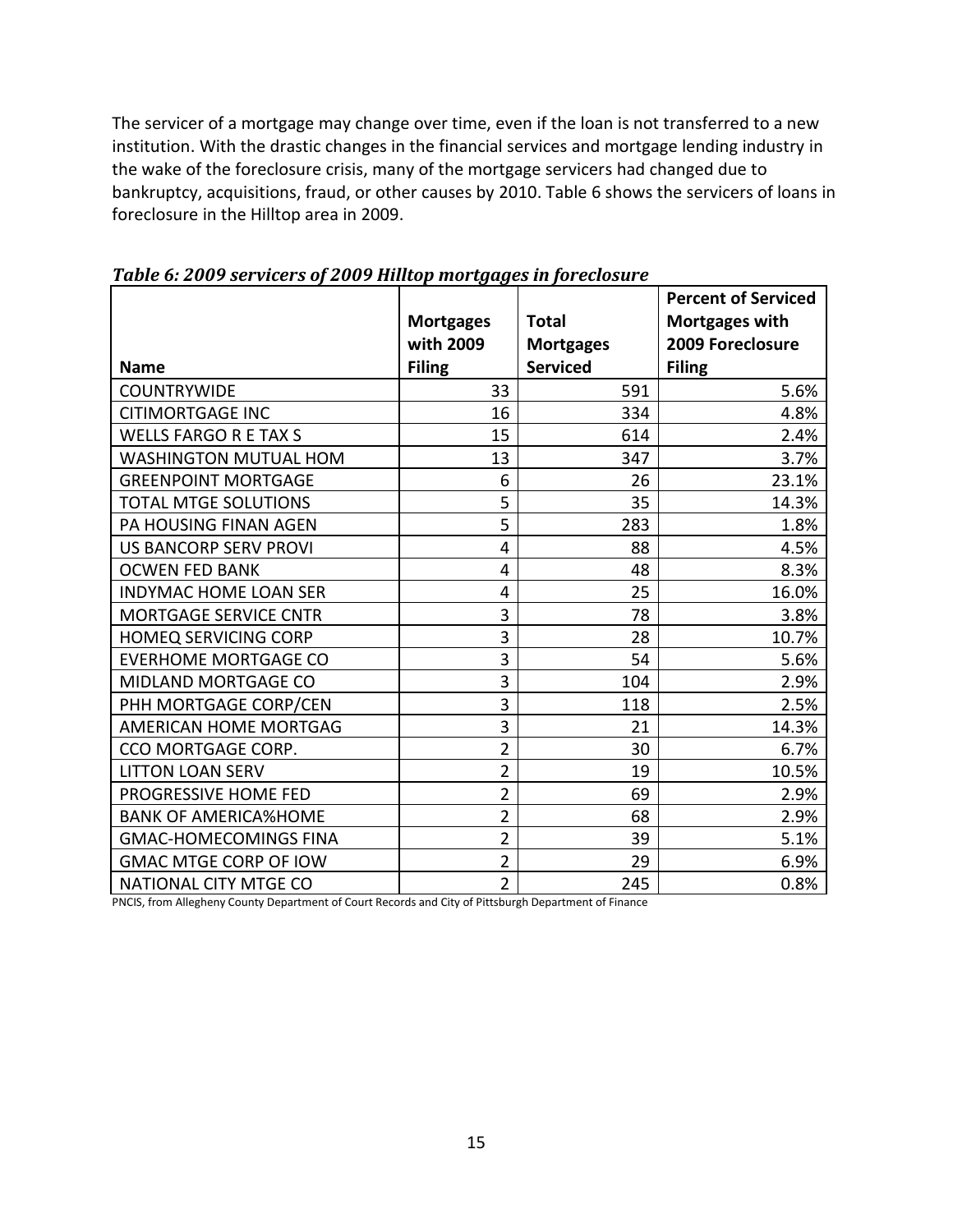# <span id="page-15-0"></span>**Impacts of Foreclosure**

#### <span id="page-15-1"></span>**Sales**

Properties involved in a foreclosure can be sold in a number of ways, including traditional sales, short sales (occurring where the value of the loan exceeds the value of the property), sheriff sales, and transfers between lenders. Following foreclosure, sales of properties in bulk by lending institutions and mortgage investors, and flips between investors and new buyers are common. To analyze this wide range of foreclosure-related property transactions, the PNCIS created a measure of distressed sales, defined as a sale of any property with a foreclosure filing the calendar year of or the calendar year prior to the sale.

A large share of the Hilltop's housing market transactions are related to foreclosure. Overall in the Hilltop, about 20 percent of transactions were related to a foreclosure in 2009, a figure much higher than the City of Pittsburgh (13 percent), and Allegheny County (11 percent).The northernmost Hilltop communities of Knoxville, Allentown, Mt. Oliver Boro, and Arlington saw at least a quarter of real estate transactions related to a foreclosure, as shown in Table 7.

| Neighborhood             | 2009 Non-<br><b>Distressed Sales</b><br>Over \$500 | 2009<br><b>Distressed</b><br><b>Sales</b> | 2009 Distressed<br>Sales as % of<br><b>Total Sales</b> |
|--------------------------|----------------------------------------------------|-------------------------------------------|--------------------------------------------------------|
| Saint Clair              | 6                                                  | 4                                         | 40.0%                                                  |
| Knoxville                | 76                                                 | 34                                        | 30.9%                                                  |
| Allentown                | 69                                                 | 25                                        | 26.6%                                                  |
| Mount Oliver Borough     | 68                                                 | 24                                        | 26.1%                                                  |
| Arlington                | 36                                                 | 12                                        | 25.0%                                                  |
| Carrick                  | 173                                                | 50                                        | 22.4%                                                  |
| Beltzhoover              | 57                                                 | 14                                        | 19.7%                                                  |
| Overbrook                | 82                                                 | 18                                        | 18.0%                                                  |
| <b>Mount Washington</b>  | 246                                                | 51                                        | 17.2%                                                  |
| Mount Oliver             | 17                                                 | 2                                         | 10.5%                                                  |
| South Side Slopes        | 173                                                | 15                                        | 8.0%                                                   |
| <b>Bon Air</b>           | 12                                                 | 1                                         | 7.7%                                                   |
| <b>Arlington Heights</b> | 0                                                  | 0                                         | N/A                                                    |
|                          |                                                    |                                           |                                                        |
| <b>Hilltop Total</b>     | 1,015                                              | 250                                       | 19.8%                                                  |
| Pittsburgh               | 6,159                                              | 914                                       | 12.9%                                                  |
| Allegheny County         | 24,751                                             | 3,091                                     | 11.1%                                                  |

<span id="page-15-2"></span>*Table 7: Hilltop distressed and non-distressed sales, 2009*

PNCIS, from Allegheny County Department of Court Records and Allegheny County Office of Property Assessments Distressed sale: A transaction of any property with a foreclosure filing the calendar year of or the calendar year prior to a sale.

Non-Distressed Sale: A transaction of any property not involved in a foreclosure filing the calendar year of or calendar year prior to the sale.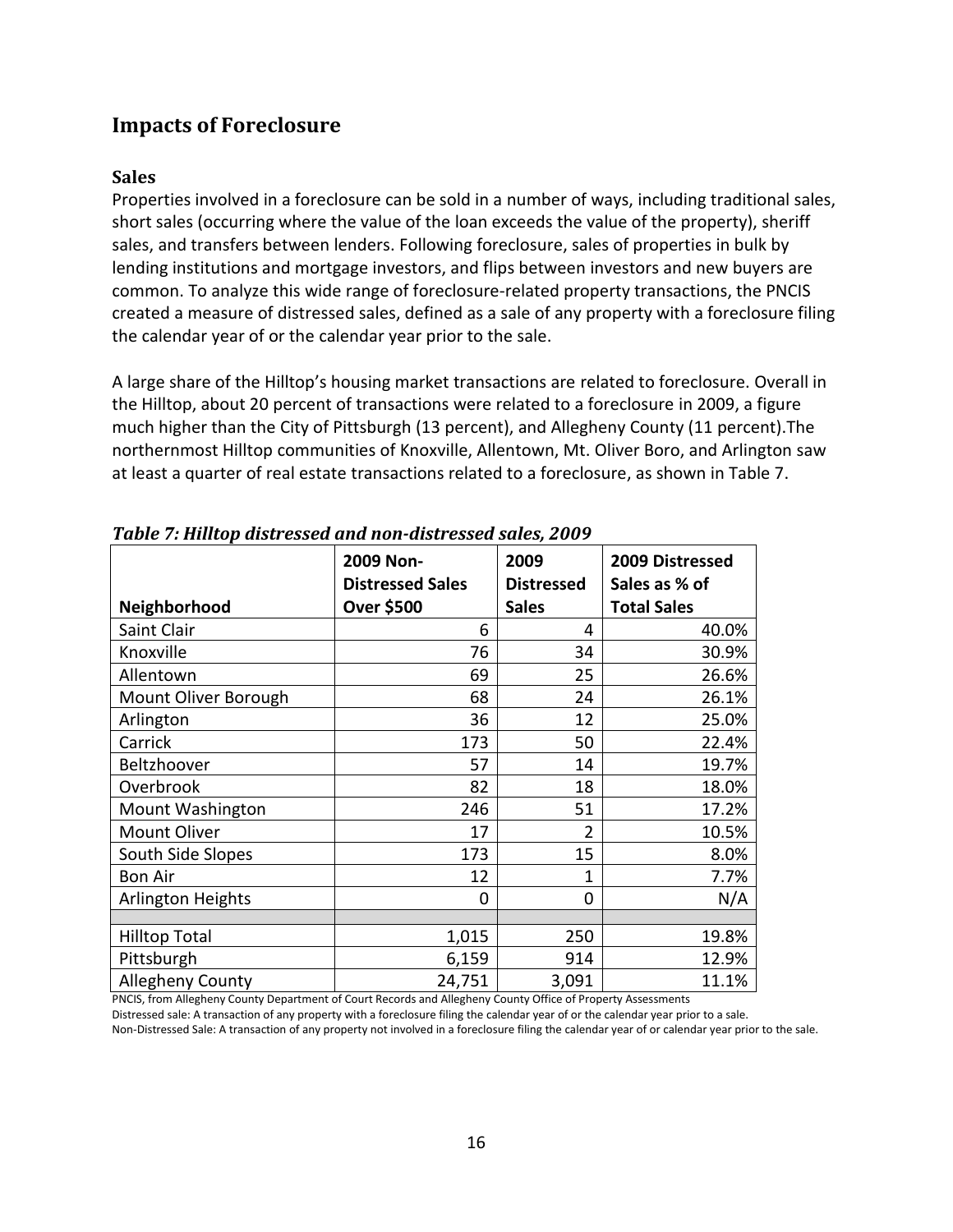<span id="page-16-0"></span>Sales involved in a foreclosure also sell for a price considerably lower than properties not involved in a foreclosure. Overall, Hilltop property sales related to a foreclosure in 2009 averaged \$13,354, and properties not related to a foreclosure sold for \$41,512. As shown in Table 10, distressed sales prices were sold at nearly 1/3 of prices of property not involved in a foreclosure. Even in higher-value neighborhoods such as Mt. Washington, Overbrook, and the South Side Slopes, properties that were involved in a foreclosure sold for under \$20,000. The sheer volume of low- value sales has a strong impact on property values in a neighborhood, and can affect appraisals, assessments, and confidence in the market.

|                      | <b>2009 Non</b><br><b>Distressed Sales</b> | 2009 Distressed<br><b>Sales Average</b> | 2009 Distressed<br><b>Price as Percent of</b><br><b>Non-Distressed</b> |
|----------------------|--------------------------------------------|-----------------------------------------|------------------------------------------------------------------------|
| <b>Community</b>     | <b>Average Price</b>                       | <b>Price</b>                            | <b>Price</b>                                                           |
| Arlington            | \$13,883                                   | \$10,750                                | 77.4%                                                                  |
| Beltzhoover          | \$5,850                                    | \$4,090                                 | 69.9%                                                                  |
| Knoxville            | \$10,504                                   | \$5,288                                 | 50.3%                                                                  |
| Allentown            | \$7,762                                    | \$3,771                                 | 48.6%                                                                  |
| Carrick              | \$37,581                                   | \$14,477                                | 38.5%                                                                  |
| Overbrook            | \$50,651                                   | \$18,441                                | 36.4%                                                                  |
| South Side Slopes    | \$63,455                                   | \$17,662                                | 27.8%                                                                  |
| Mount Oliver Borough | \$17,454                                   | \$4,143                                 | 23.7%                                                                  |
| Mount Washington     | \$70,196                                   | \$15,958                                | 22.7%                                                                  |
| Mount Oliver         | \$18,837                                   | \$1,554                                 | 8.2%                                                                   |
| Saint Clair          | \$41,472                                   | \$2,771                                 | 6.7%                                                                   |
| <b>Bon Air</b>       | \$41,459                                   | \$1,587                                 | 3.8%                                                                   |
| Arlington Heights    | \$0                                        | \$0                                     | N/A                                                                    |
|                      |                                            |                                         |                                                                        |
| <b>Hilltop Total</b> | \$41,512                                   | \$13,354                                | 32.2%                                                                  |
| Pittsburgh           | \$81,531                                   | \$18,707                                | 14.8%                                                                  |
| Allegheny County     | \$98,308<br>$\sim$                         | \$30,090<br>$\sim$ $\sim$ $\sim$ $\sim$ | 12.5%                                                                  |

# <span id="page-16-1"></span>*Table 8: Distressed and non-distressed sales prices by Hilltop neighborhood, 2009*

PNCIS, from Allegheny County Department of Court Records and Allegheny County Office of Property Assessments

Distressed sale: A transaction of any property with a foreclosure filing the calendar year of or the calendar year prior to a sale.

Non-Distressed Sale: A transaction of any property not involved in a foreclosure filing the calendar year of or calendar year prior to the sale.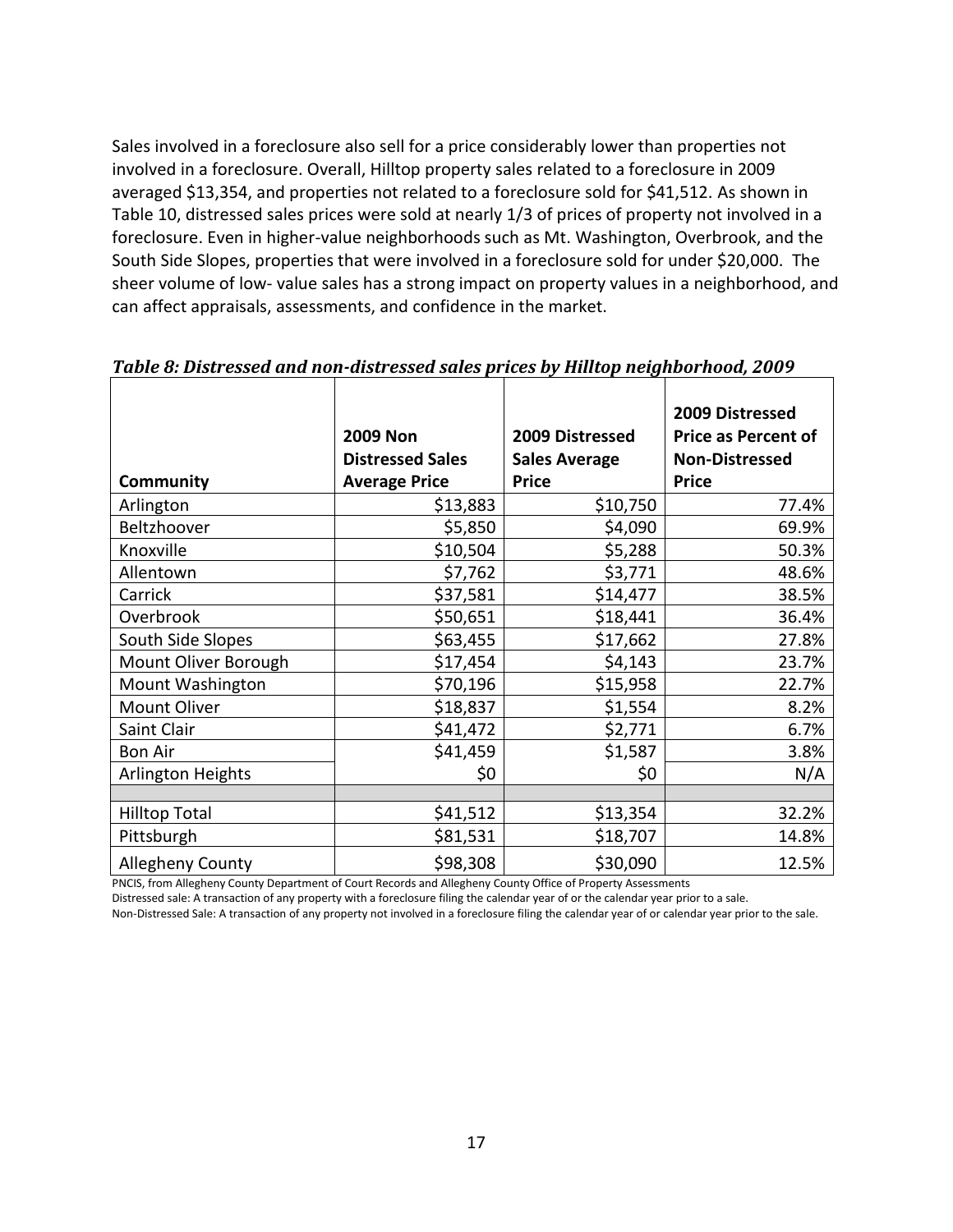#### **Purchasers of Foreclosed Property**

Real Estate Owned (REO) property is a term often used referring to properties owned by a lending institution that has gone through the foreclosure process, and are considered nonperforming assets in the institution's portfolio. The process for purchasing a REO property following a foreclosure is much different from the way most single-family properties are sold. The purchase often involves a limited opportunity for inspection, a much more complicated negotiation process, accelerated timetable, and a non-traditional closing process. Due to the nature of the foreclosure-related transactions, many of these properties are purchased by investors, often for cash.

In the Hilltop, 562 residential properties have been sold since receiving a foreclosure notice between 2006 and 2010. Of these 562 properties, only 72 (13 percent) had a homestead exemption as of October, 2010, and 211 (38 percent) were owned by a corporate entity. Of all new owners, 493, or 88 percent had an address in the Pittsburgh region, as based on the tax bill change notice address listed with the Allegheny County Office of Property Assessments.

Many of the current owners of these 562 Hilltop properties recently changing ownership following foreclosure (as of October, 2010) also own sizable portfolios in Allegheny County. As shown in Table 8, only 32.6 percent of these parcels have an owner that does not own any other parcels in Allegheny County. Nearly 40 percent of these new owners own a total of five or more parcels in the County.

| Size of Portfolio in Allegheny | <b>Hilltop</b> |         |
|--------------------------------|----------------|---------|
| County                         | <b>Parcels</b> | Percent |
| 1                              | 183            | 32.6%   |
| $2$ to 4                       | 156            | 27.8%   |
| 5 to 9                         | 90             | 16.0%   |
| 10 or More                     | 133            | 23.7%   |
| <b>Total</b>                   | 562            | 100.0%  |

<span id="page-17-0"></span>*Table 9: Hilltop parcels in foreclosure 2006-2010 with new post-foreclosure owner, by owner's Allegheny County portfolio size*

PNCIS, from Allegheny County Department of Court Records and Allegheny County Office of Property Assessments Ownership as of October, 2010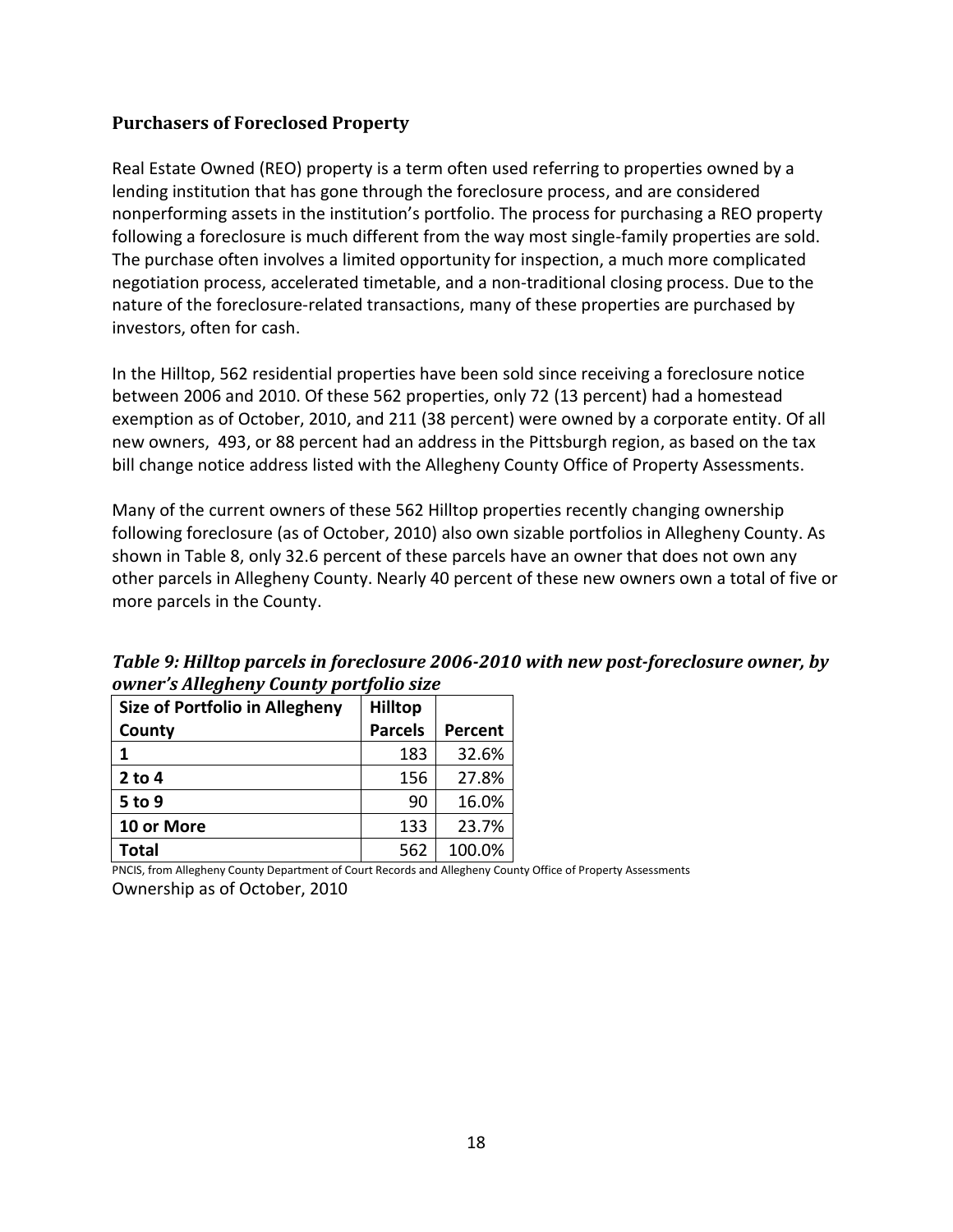These 562 properties that have new ownership following a recent foreclosure filing in the Hilltop are now held by 442 separate owners. 417 of these 442 current owners (94 percent) hold only one or two residential properties having recently gone through a foreclosure in the Hilltop. 25 hold at least three properties following a foreclosure. Many of the names in the list below include REOs and corporate investors

| <b>Owner Name</b>                       | <b>Parcels</b> |
|-----------------------------------------|----------------|
| <b>FANNIE MAE</b>                       | 9              |
| U S BANK NATIONAL ASSOCIATION (TRUSTEE) | 8              |
| ADMIRAL CAPITAL MANAGEMENT LLC          | 6              |
| <b>ATL HOLDINGS LLC</b>                 | 5              |
| <b>GO INVEST WISELY LLC</b>             | 5              |
| <b>HOUSING AND URBAN DEVELOPMENT</b>    | $\overline{5}$ |
| <b>WELLS FARGO BANK NA</b>              | 5              |
| CARAMANICA JOHN A, AND TOOLE IAN        | 4              |
| DEUTSCHE BANK NATIONAL TRUST COMPANY    | 4              |
| <b>GOMES SALVATORE</b>                  | 4              |
| TRIPLE A INVESTMENTS LLC                | 4              |
| <b>TRISDA GROUP LLC</b>                 | 4              |
| <b>BARTHOLOMEW RICHARD</b>              | 3              |
| BRYCE PETERS FINANCIAL CORPORATION      | 3              |
| <b>CITY OF PITTSBURGH</b>               | $\overline{3}$ |
| <b>CITYZENS LLC</b>                     | 3              |
| <b>EQUITY TRUST COMPANY</b>             | 3              |
| <b>EZ RENTALS LLC</b>                   | $\overline{3}$ |
| FEDERAL HOME LOAN MORTGAGE CORPORATION  | 3              |
| <b>HSBC BANK USA NA</b>                 | 3              |
| JENKINS MARIO L                         | $\overline{3}$ |
| <b>KLEIN HARVEY E</b>                   | 3              |
| <b>LEONG MARTA</b>                      | 3              |
| <b>MANGHAM BRANDY M</b>                 | $\overline{3}$ |
| <b>RECA LIMITED PARTNERSHIP</b>         | 3              |
| <b>OWNERS WITH 2 PROPERTIES</b>         | 43             |
| <b>OWNERS WITH 1 PROPERTY</b>           | 374            |

<span id="page-18-0"></span>*Table 10: Hilltop parcels in foreclosure 2006-2010 with new post-foreclosure owner, by owner's name and number of parcels owned*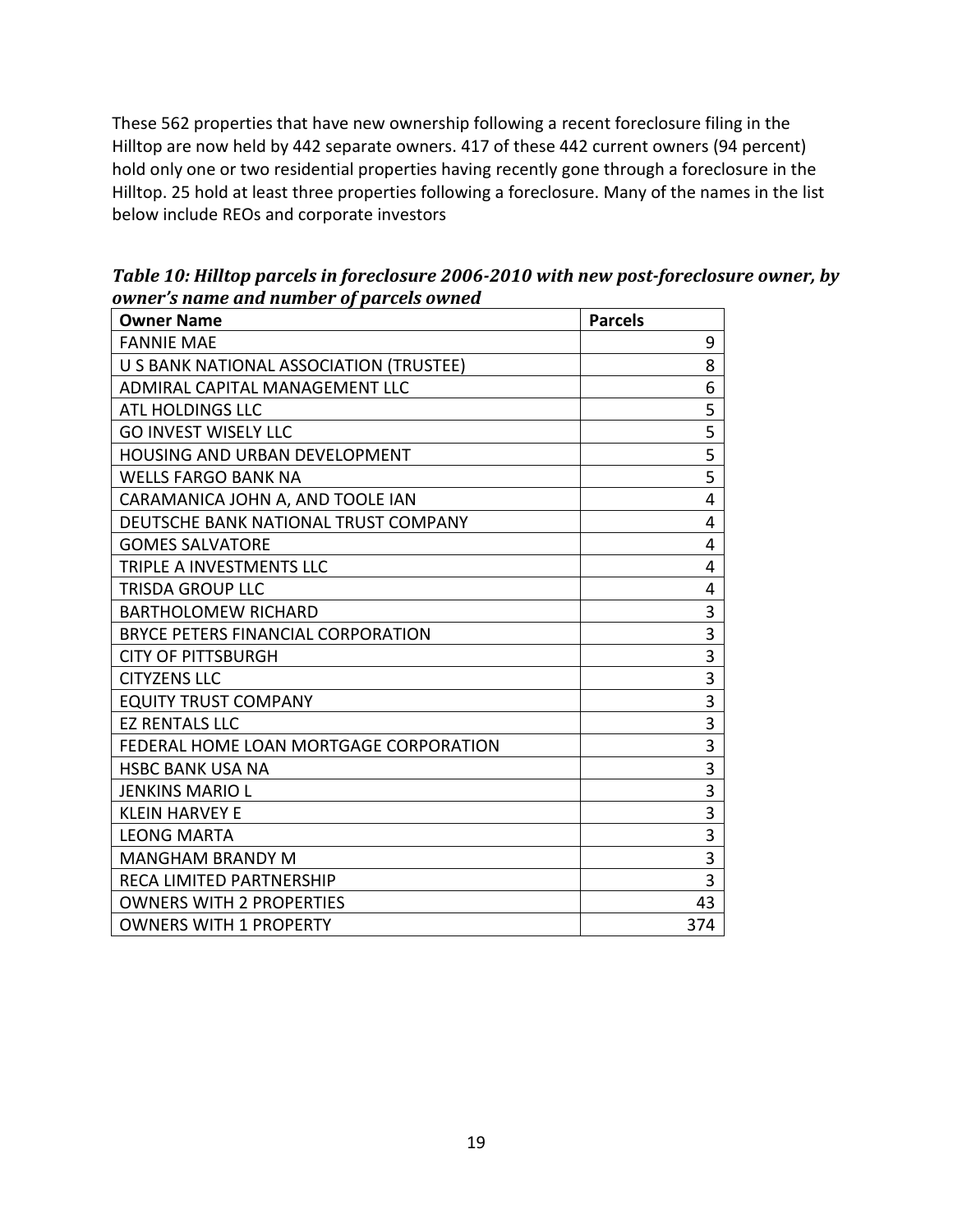#### <span id="page-19-0"></span>**Vacancy**

Preventing foreclosed properties from becoming vacant is critical to the success of foreclosure mitigation efforts. Unfortunately, many properties that have recently gone into foreclosure in the Hilltop become vacant not long after the foreclosure process starts. In early 2011, letters

were sent by NeighborWorks to properties where the current owner had received a foreclosure filing in 2009 or 2010 in the Hilltop area. Of the 400 letters sent, 123 were returned as undeliverable due to vacancy or some other cause, accounting for 31 percent of all records.

Mailings are sent to the properties receiving new foreclosure filings each month. Among these properties, less than ten percent are returned due to vacancy. This suggests that many properties are not vacant at the time of the initial foreclosure notice, but become vacant as the property moves through the process.

*Data models can predict foreclosure risk and guide foreclosure counselors to owners at greatest risk of losing their home to foreclosure. In Cleveland, researchers at the NEO CANDO data system at the Case Western Reserve University developed a model using deed data to identify property owners with subprime loans. This information is routinely shared with housing counselors.*

*UCSUR worked to develop a similar model of foreclosure risk in the Hilltop, but results were inconclusive due in part to the lack of available electronic deed data from the Allegheny County Department of Real Estate*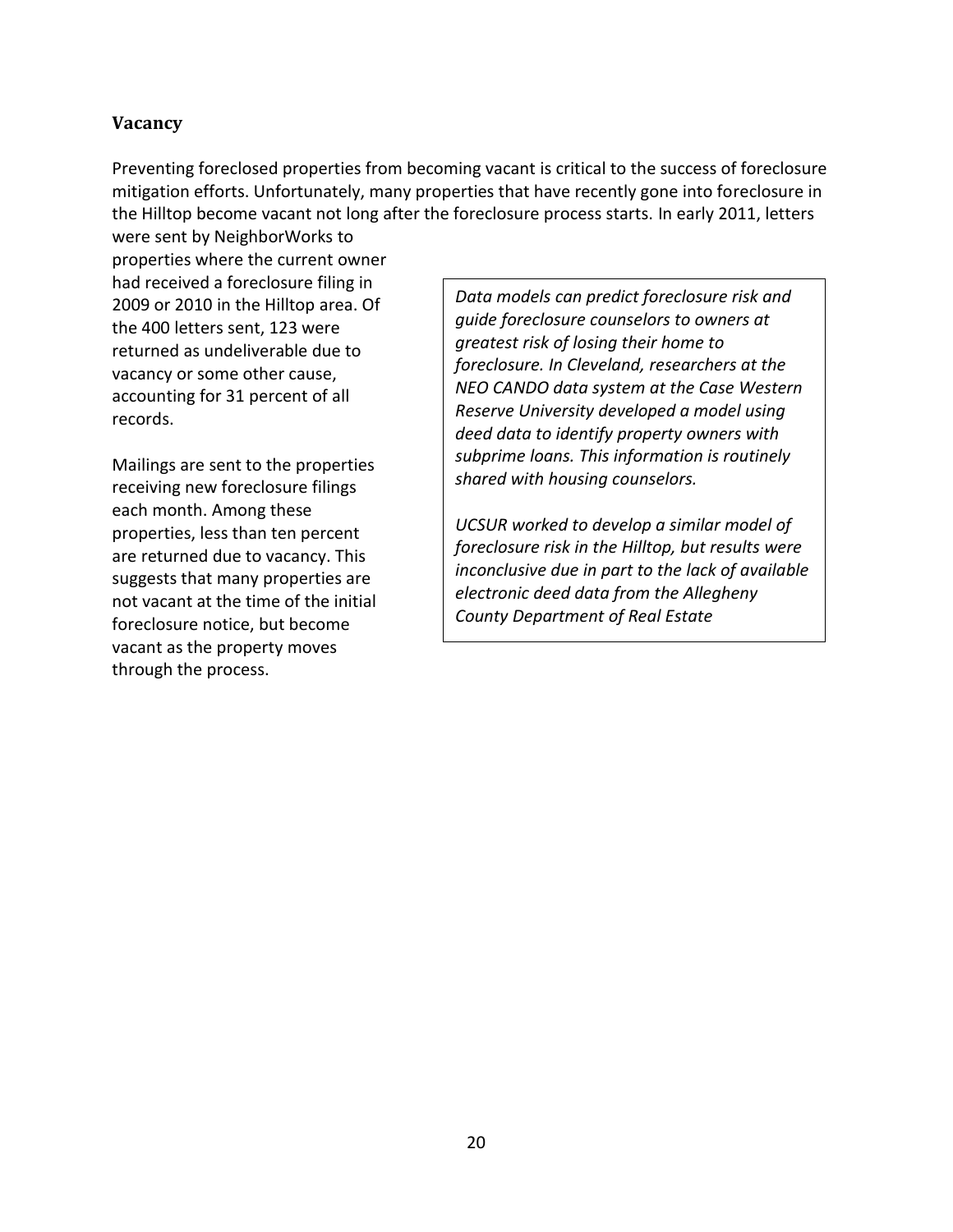# <span id="page-20-0"></span>**Recommendations for the Hilltop Alliance in Preventing Foreclosure and Stabilizing Neighborhoods**

Foreclosure response efforts in many communities often have a dual focus, encouraging affected property owners to contact qualified counseling agencies, while simultaneously working to minimize foreclosure-related vacancy and blight. The Hilltop Alliance and its partners can take the following actions to respond to foreclosure in South Pittsburgh.

### <span id="page-20-1"></span>**Recommendation 1: Promote available housing counseling to homeowners**

The key to helping owners in foreclosure keep their homes involves encouraging them to contact trained housing counselors as soon as problems arise. Recent studies have shown that borrowers working with housing counselors are over 60 percent more likely to prevent foreclosure.<sup>2</sup> Promotional efforts can include:

- *Marketing counseling services through targeted mailings to property owners currently in foreclosure*. Even though recent mailings in the Hilltop have only brought 5% of those in foreclosure to NeighborWorks counselors, these mailings can also inform owners and tenants of their rights in foreclosure, and can encourage occupants not to vacate the property;
- *Encouraging human service agencies to inform their clients of available housing and credit counseling resources.* Research has found that 40% of Allegheny County residents in foreclosure in 2007 were clients of the Allegheny County Department of Human Services at some point in their lives, with half receiving services at the time of foreclosure; <sup>3</sup>
- *Registering eligible homeowners who have not filed for their "homestead exemption" property tax discount.* Homeowners that have filed for their homestead exemption are eligible for Allegheny County's foreclosure mediation program, bringing homeowners and lenders together to develop a satisfactory resolution to the foreclosure process; and
- *Developing a standardized report format for use by housing counseling agencies in reporting aggregate foreclosure trends* in the Hilltop to guide additional outreach efforts.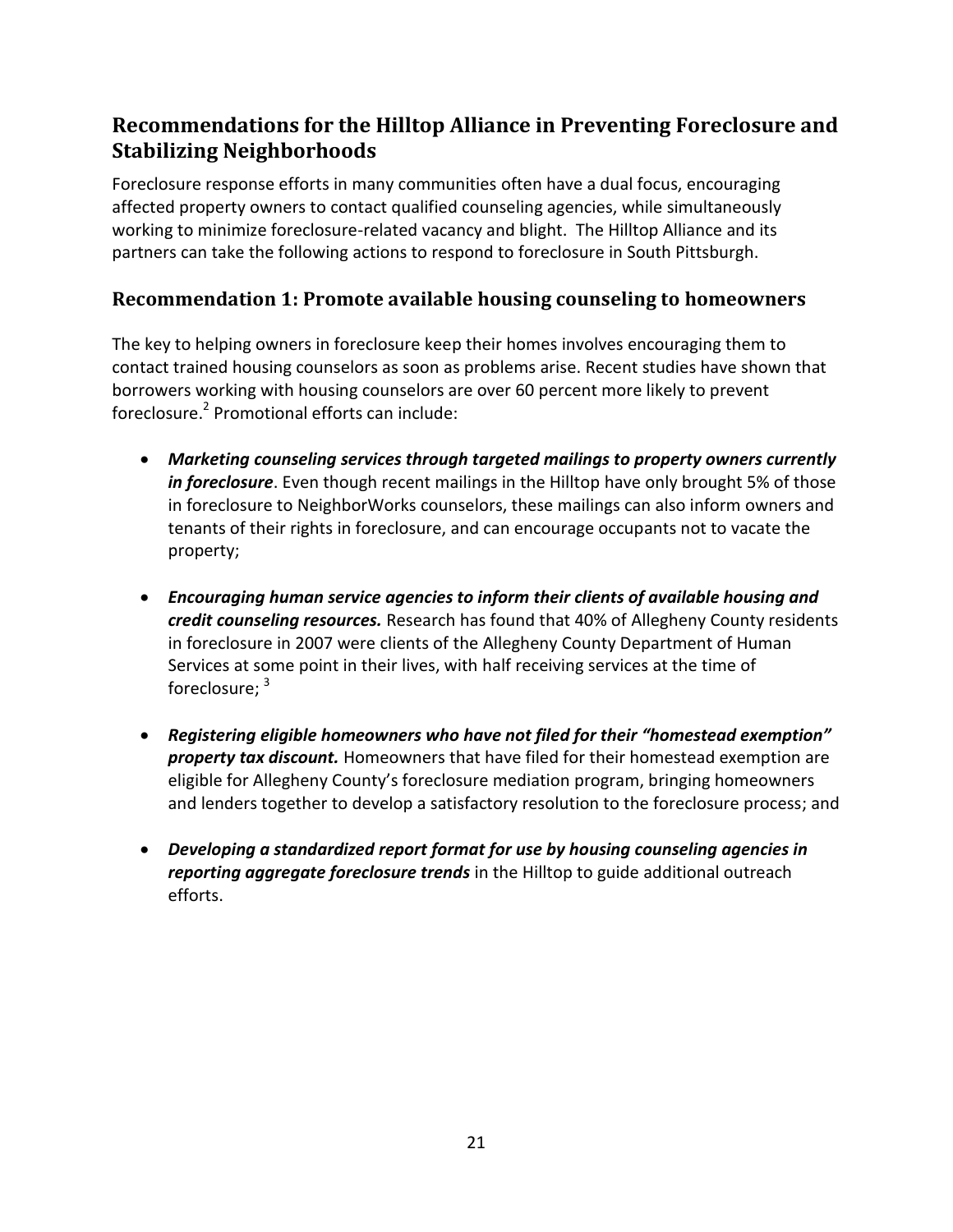## <span id="page-21-0"></span>**Recommendation 2: Serve as a broker to transfer properties to responsible new owners or a land bank**

Many investors view steeply-discounted properties in foreclosure as an attractive investment opportunity. This high demand coupled with the complex and multifaceted nature of foreclosure-related property sales has made it challenging for community organizations in Pittsburgh and around the country to encourage the transfer of properties to responsible new ownership.

While the Hilltop Alliance is not interested in developing property or owning it long-term, it can play a role in this property transfer by:

- **Developing relationships with mortgage lenders and mortgage servicers to directly acquire or facilitate the transfer of property.** The National First Look Program may serve as a model by allowing community organizations to acquire property from lenders before private investors;
- **Acquiring properties from private owners** through short sales or other means. Data can be used to identify properties whose owners may be interested in selling or donating their properties; and
- **Securing properties through municipal tax foreclosure or treasurer's sales,** traditional tools used by community organizations to acquire tax delinquent property in Pittsburgh. New conservatorship legislation recently adopted in Pennsylvania may enable additional acquisition tools.

## <span id="page-21-1"></span>**Recommendation 3: Develop an investor strategy**

Given the large number of foreclosed properties that are now in the hands of investors, some communities across the country have developed data-driven strategies for working with private investors. These strategies<sup>4</sup> share an overall goal of encouraging and supporting investors that improve their properties and employ effective tenant screening and property management practices, while holding investors that fail to improve or maintain their properties accountable. Elements of an investor strategy in the Hilltop can include:

- **Defining and characterizing the quality and business model of existing investors** by monitoring the size of the investor's portfolio, monitoring investment and disinvestment in the property, tracking the nature of transactions, and management practices;
- **Identifying opportunities to partner with quality investors**, including property acquisition, development, financing, marketing, and training; and
- **Holding owners accountable for poor property conditions** through targeted code enforcement efforts.